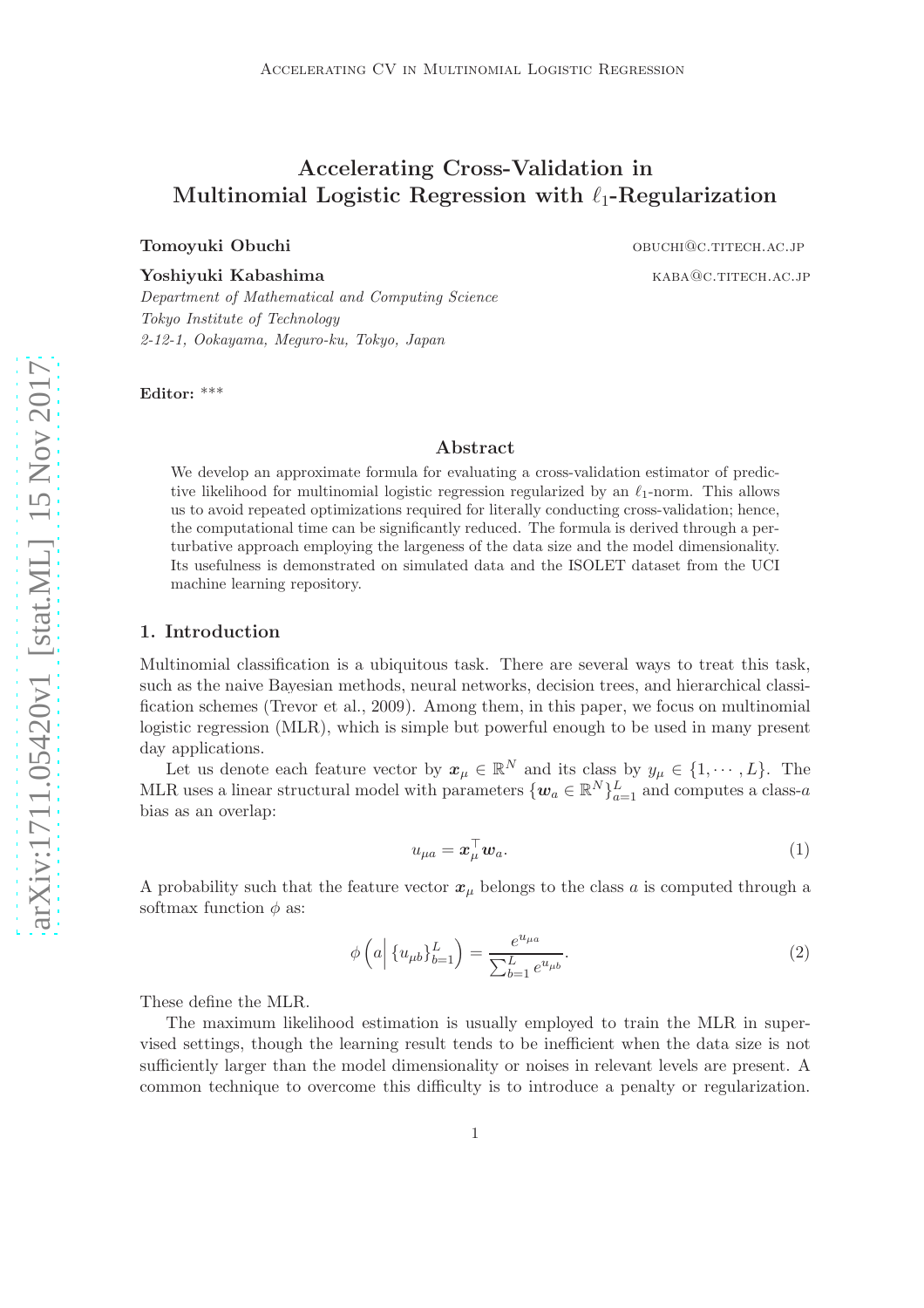In this paper, we use an  $\ell_1$ -regularization, which induces a sparse classifier as a learning result and is accepted to be effective. Given M data points  $D^M = \{(\boldsymbol{x}_{\mu}, y_{\mu})\}_{\mu=1}^M$ , the  $\ell_1$ -regularized estimator is defined by the following optimization problem:

<span id="page-1-1"></span>
$$
\{\hat{\boldsymbol{w}}_a(\lambda)\}_a = \underset{\{\boldsymbol{w}_a\}_a}{\arg\min} \left\{ \sum_{\mu=1}^M q_\mu \left( \{\boldsymbol{w}_a\}_{a=1}^L \right) + \lambda \sum_{a=1}^L ||\boldsymbol{w}_a||_1 \right\}
$$
  

$$
\equiv \underset{\{\boldsymbol{w}_a\}_a}{\arg\min} \mathcal{H} \left( \{\boldsymbol{w}_a\}_{a=1}^L \middle| D^M, \lambda \right). \tag{3}
$$

where we denote the negative log-likelihood as

$$
q_{\mu}\left(\left\{\boldsymbol{w}_{a}\right\}_{a=1}^{L}\right)=-\ln\phi\left(y_{\mu}\middle|\left\{u_{\mu a}=\boldsymbol{x}_{\mu}^{\top}\boldsymbol{w}_{a}\right\}_{a=1}^{L}\right),\tag{4}
$$

and define a regularized cost function or Hamiltonian H.

The introduction of regularization causes another problem of model selection or hyperparameter estimation with respect to  $\lambda$ . A versatile framework providing a reasonable estimate is cross-validation (CV), but it has a disadvantage in terms of the computational cost. The literal CV requires repeated optimizations which can be a serious computational burden when the data size and the model dimensionality are large. The purpose of this paper is to resolve this problem by inventing an efficient approximation of CV.

Our technique is based on a perturbative expansion employing the largeness of the data size and the model dimensionality. Similar techniques were also developed for the Bayesian learning of simple perceptrons [\(Opper and Winther](#page-18-1), [1997\)](#page-18-1), for linear regression with the  $\ell_1$ -regularization [\(Obuchi and Kabashima, 2016\)](#page-18-2) and with the two-dimensional total variation [\(Obuchi et al.](#page-18-3), [2016](#page-18-3)). Actually, this perturbative approach is fairly general and can be applied to a wide class of generalized linear models with simple convex regularizations. For example in the present MLR case, it is easy to extend our result to the case where both the  $\ell_1$ - and  $\ell_2$ -regularizations exist, which is used in a common implementation [\(Friedman et al.](#page-18-4), [2010\)](#page-18-4). The derivation of our approximate formula below is, however, conducted on the case of the  $\ell_1$ -regularization only, for simplicity. The extension to the mixed regularization case is briefly stated after the derivation.

The rest of the paper is organized as follows. In sec. [2,](#page-1-0) we state our formulation and how to derive the approximate formula. In sec. [3,](#page-8-0) we compare our approximation result with that of the literally conducted CV on simulated data and on the ISOLET dataset from UCI machine learning repository [\(Lichman](#page-18-5), [2013\)](#page-18-5). The accuracy and the computational time of our approximate formula are reported in comparison with the literal CV. The last section is devoted to the conclusion.

# <span id="page-1-0"></span>2. Formulation

In the maximum likelihood estimation framework, it is natural to employ a predictive likelihood as a criterion for model selection [\(Bjornstad](#page-18-6), [1990](#page-18-6); [Ando and Tsay](#page-18-7), [2010\)](#page-18-7). We require a good estimator of the predictive likelihood, and the CV provides a simple realization of it. Particularly in this paper, we consider an estimator based on the leave-one-out (LOO)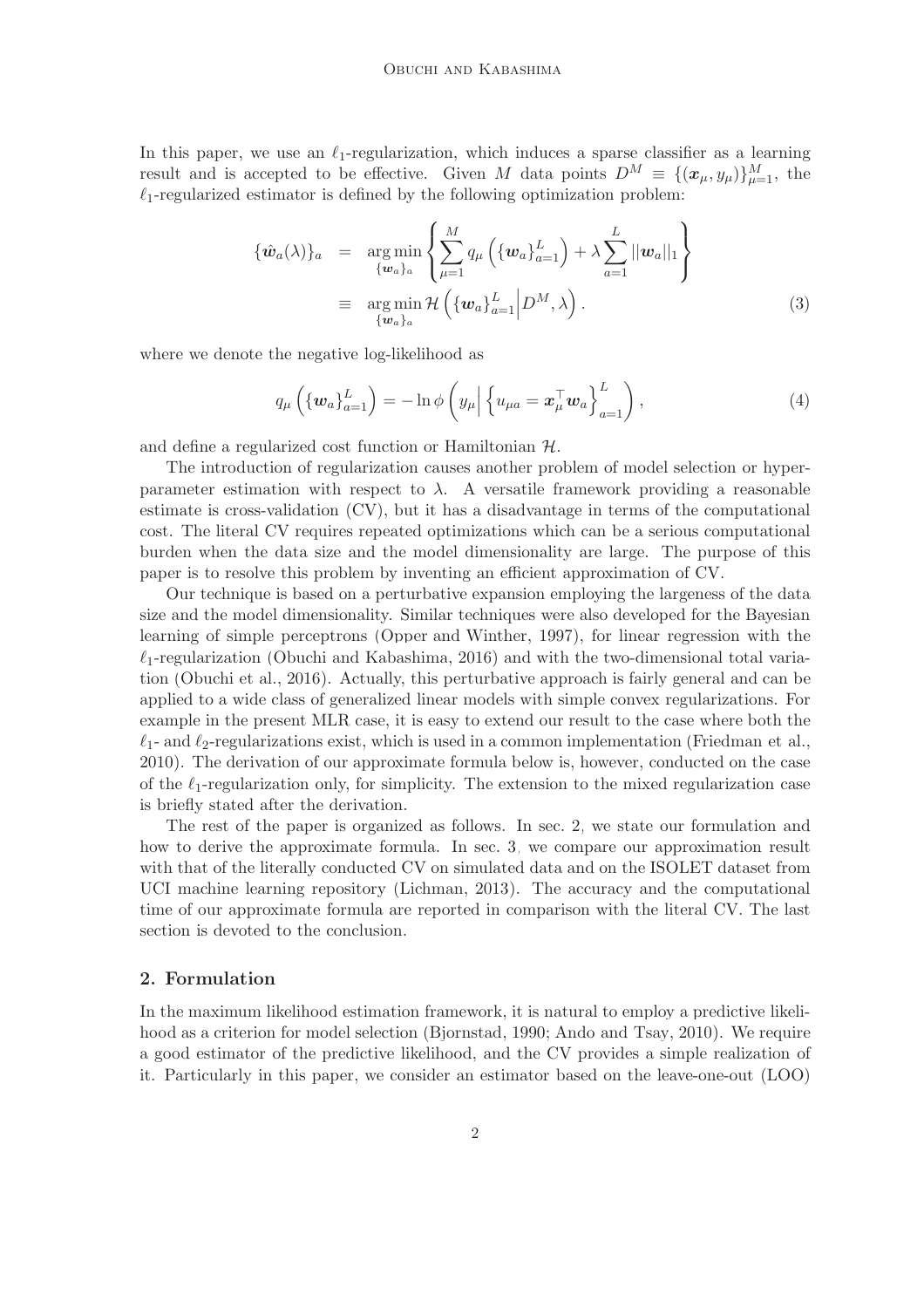CV. The LOO solution is described by

<span id="page-2-0"></span>
$$
\{\hat{\boldsymbol{w}}_a^{\setminus\mu}(\lambda)\}_a = \underset{\{\boldsymbol{w}_a\}_a}{\arg\min} \left\{\mathcal{H}\left(\{\boldsymbol{w}_a\}_{a=1}^L \middle| D^M, \lambda\right) - q_\mu\left(\{\boldsymbol{w}_a\}_{a=1}^L\right)\right\} \equiv \underset{\{\boldsymbol{w}_a\}_a}{\arg\min} \left\{\mathcal{H}^{\setminus\mu}\right\}.
$$
 (5)

Denoting the overlap of  $x_\mu$  with the LOO solution as  $\hat{u}^{\setminus\mu}_{\mu a} = x_\mu^{\top} \hat{w}^{\setminus\mu}_a$ , as well as that with the full solution  $\hat{u}_{\mu a} = \boldsymbol{x}_{\mu}^{\top} \hat{\boldsymbol{w}}_a$ , we can define the LOO estimator (LOOE) of the predictive likelihood as:

<span id="page-2-3"></span>
$$
\epsilon_{\text{LOO}}(\lambda) = \frac{1}{M} \sum_{\mu=1}^{M} q_{\mu} \left( \left\{ \hat{\boldsymbol{w}}_{a}^{\setminus \mu} \right\}_{a=1}^{L} \right) = -\frac{1}{M} \sum_{\mu=1}^{M} \ln \phi \left( y_{\mu} \left| \left\{ \hat{u}_{\mu a}^{\setminus \mu} \right\}_{a=1}^{L} \right) . \tag{6}
$$

The minimum of the LOOE determines the optimal value of  $\lambda$  though its evaluation requires us to solve eq.  $(5)$  *M* times, which is computationally demanding.

### 2.0.1 NOTATIONS

Here, we fix the notations for a better flow of the derivation shown below. By summarizing the class index, we introduce a vector notation of the overlap as  $u_{\mu} = (u_{\mu a})_a \in \mathbb{R}^L$  and an extended vector representation of the weight vectors  $\{w_a\}_a$  as  $\mathbf{W} = (\mathbf{w}_a)_a \in \mathbb{R}^{LN}$ . The mth component of W can thus be decomposed into two parts as  $m = (m_c, m_f)$  where  $m_c \in \{1, \dots, L\}$  denotes the class index and  $m_f \in \{1, \dots, N\}$  represents the component index of the feature vector. Namely we write  $W_m = w_{m_c m_f}$ . Correspondingly, we leverage a matrix  $X^{\mu} \in \mathbb{R}^{L \times LN}$  to define a repetition representation of the feature vector  $x_{\mu}$ : Each component is defined as:

<span id="page-2-2"></span>
$$
X_{am}^{\mu} \equiv \delta_{am_c} x_{\mu m_f}.\tag{7}
$$

This yields simple and convenient relations:

$$
\boldsymbol{u}_{\mu} = X^{\mu} \boldsymbol{W}, \ X^{\mu} = \left(\frac{\partial \boldsymbol{u}_{\mu}}{\partial \boldsymbol{W}}\right)^{\top}.
$$

Further, the class-a probability of  $\mu$ th data at the full solution  $\hat{W} = (\hat{w}_a)_a$  is denoted by:

$$
p_{a|\mu} = \phi(a|\{\hat{u}_{\mu b}\}_b) = \frac{e^{\hat{u}_{\mu a}}}{\sum_{b=1}^{L} e^{\hat{u}_{\mu b}}}
$$
(9)

These notations express the gradient and the Hessian of  $q_{\mu}$  at the full solution as:

<span id="page-2-1"></span>
$$
\nabla q_{\mu}(\hat{\mathbf{W}}) \equiv \left. \frac{\partial q_{\mu}}{\partial \mathbf{W}} \right|_{\mathbf{W} = \hat{\mathbf{W}}} = \left. \frac{\partial \mathbf{u}_{\mu}}{\partial \mathbf{W}} \right|_{\partial \mathbf{u}_{\mu}} q_{\mu} \bigg|_{\mathbf{u}_{\mu} = \hat{\mathbf{u}}_{\mu}} = \left( X^{\mu} \right)^{\top} \mathbf{b}^{\mu}, \tag{10}
$$

$$
\partial^2 q_{\mu}(\hat{\mathbf{W}}) \equiv \frac{\partial^2 q_{\mu}}{\partial \mathbf{W} \partial \mathbf{W}'} \Big|_{\mathbf{W} = \mathbf{W}' = \hat{\mathbf{W}}}
$$
\n
$$
= \frac{\partial \mathbf{u}_{\mu}}{\partial \mathbf{W}} \left( \frac{\partial^2 q_{\mu}}{\partial \mathbf{u}_{\mu} \partial \mathbf{u}_{\mu}'} \Big|_{\mathbf{u}_{\mu} = \mathbf{u}_{\mu}' = \hat{\mathbf{u}}_{\mu}} \right) \left( \frac{\partial \mathbf{u}_{\mu}'}{\partial \mathbf{W}'} \right)^{\top} = (X^{\mu})^{\top} F^{\mu} X^{\mu}, \tag{11}
$$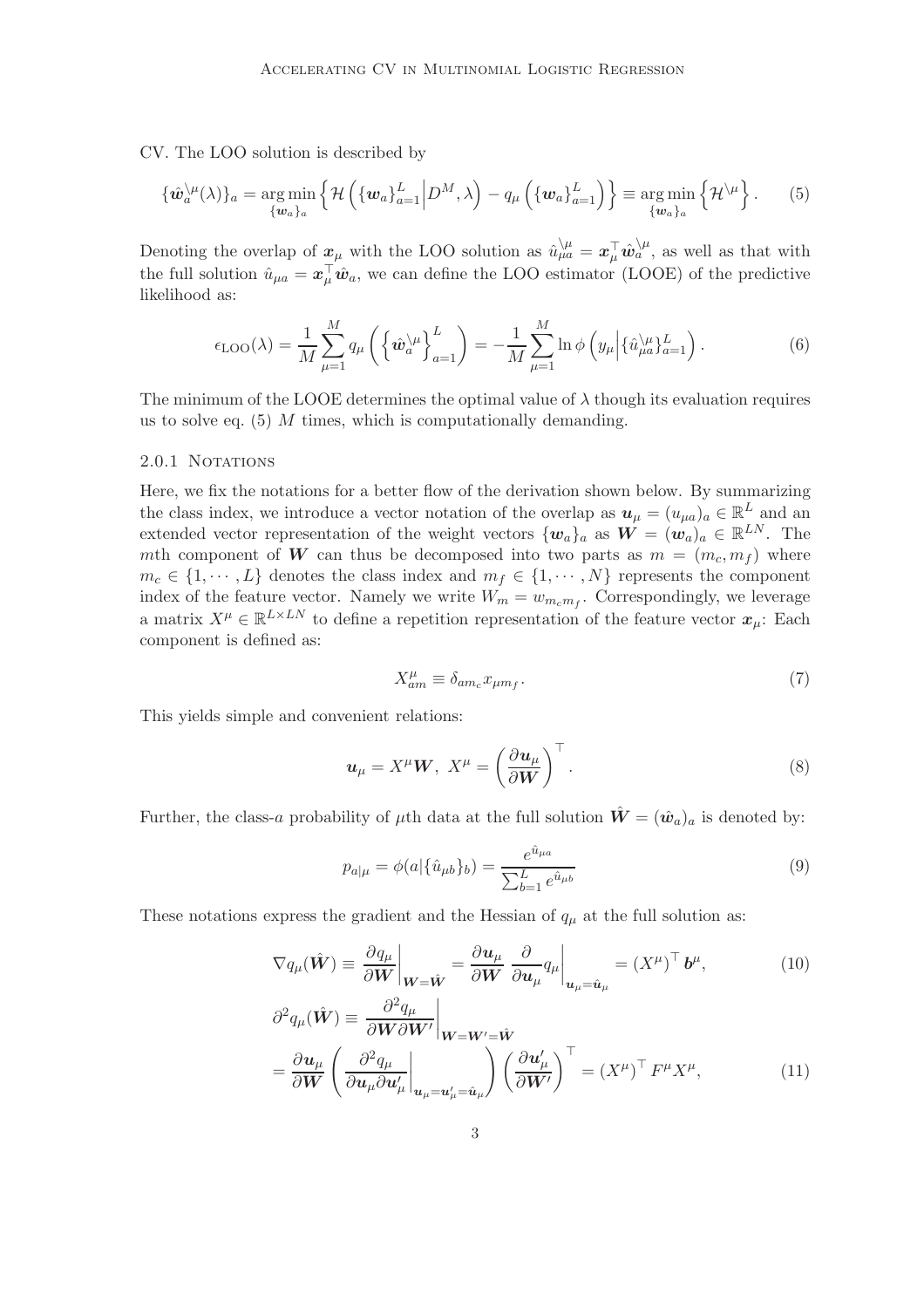where

<span id="page-3-4"></span>
$$
\mathbf{b}^{\mu} \equiv (p_{1|\mu} - \delta_{1y_{\mu}}, p_{2|\mu} - \delta_{2y_{\mu}}, \cdots, p_{L|\mu} - \delta_{Ly_{\mu}})^{\top},
$$
\n(12)

$$
F_{ab}^{\mu} \equiv \delta_{ab} p_{a|\mu} - p_{a|\mu} p_{b|\mu}.
$$
\n(13)

In addition, we denote the cost function Hessians at the respective solutions as:

<span id="page-3-1"></span>
$$
G \equiv \partial^2 \mathcal{H}(\hat{\mathbf{W}}) = \sum_{\mu} \left( \partial^2 q_{\mu}(\hat{\mathbf{W}}) \right), \tag{14}
$$

$$
G^{\setminus\mu} \equiv \partial^2 \mathcal{H}^{\setminus\mu}(\hat{\mathbf{W}}^{\setminus\mu}) = G - \partial^2 q_\mu(\hat{\mathbf{W}}^{\setminus\mu}).\tag{15}
$$

Finally, we introduce the symbol  $A(\mathbf{W}) = \{m|W_m \neq 0\}$  representing the index set of the active components of W and  $\hat{A} = A(\hat{W})$ . Given  $\hat{W}$ , we denote the active components of a vector  $\mathbf{Y} \in \mathbb{R}^{LN}$  by the subscript as  $\mathbf{Y}_{\hat{A}}$ . A similar notation is used for any matrix and the symbol  $∗$  is assumed to represent all of the components in the corresponding dimension.

# <span id="page-3-3"></span>2.1 Approximate formula

For a simple derivation, it is important to consider that the w dependence of  $\phi$  appears only in the overlap  $u = \boldsymbol{x}^\top \boldsymbol{w}$ . Hence, it is sufficient to provide the relation between  $\hat{u}_{\mu a}$ and  $\hat{u}^{\setminus\mu}_{\mu a}$  in order to derive the approximate formula.

A crucial assumption to derive the formula is that the active set is "common" between the full and LOO solutions,  $\hat{\mathbf{W}} = (\hat{\mathbf{w}}_a)_a$  and  $\hat{\mathbf{W}}^{\setminus \mu} = (\hat{\mathbf{w}}_a^{\setminus \mu})_a$ ; namely  $\hat{A} = \hat{A}^{\setminus \mu} \equiv A(\hat{\mathbf{W}}^{\setminus \mu})$ . Although this assumption is literally not true, we numerically confirmed that this approximately holds. In other words, the change of the active set is small enough compared to the size of the active set itself when considering the LOO operation when  $N$  and  $M$  are large. Moreover, in a related problem of an  $\ell_1$ -regularized linear regression, the so-called LASSO, it has been shown that the contribution of the active set change vanishes in a limit  $N, M \to \infty$  keeping  $\alpha = M/N = O(1)$  [\(Obuchi and Kabashima, 2016](#page-18-2)). It is expected that the same holds in the present problem. Hence, we adopt this assumption in the following definition.

Once the active set  $\hat{A}$  is assumed to be known and unchanged by the LOO operation, it is easy to determine the active components of the full and LOO solutions  $\hat{W}$  and  $\hat{W}^{\setminus\mu}$ . The vanishing condition of the gradient of the cost function is the determining equation:

<span id="page-3-0"></span>
$$
(\nabla \mathcal{H})_{\hat{A}} = 0 \Rightarrow \hat{\mathbf{W}}_{\hat{A}},\tag{16}
$$

$$
\left(\nabla \mathcal{H}^{\setminus \mu}\right)_{\hat{A}} = \left(\nabla \mathcal{H}\right)_{\hat{A}} - \left(\nabla q_{\mu}\right)_{\hat{A}} = 0 \Rightarrow \hat{W}_{\hat{A}}^{\setminus \mu}.
$$
\n(17)

The difference between the gradients is only  $\nabla q_\mu$ , and hence the difference between  $\hat{W}$  and  $\hat{W}^{\setminus\mu}$  is expected to be small. Denoting the difference as  $d^{\mu} = \hat{W} - \hat{W}^{\setminus\mu}$  and expanding eq. [\(17\)](#page-3-0) with respect to  $d^{\mu}$  up to the first order, we obtain an equation determining  $d^{\mu}$ :

$$
d_{\hat{A}}^{\mu} = -\left(G_{\hat{A}\hat{A}}^{\setminus\mu}\right)^{-1} \left(\nabla q_{\mu}(\hat{\mathbf{W}})\right)_{\hat{A}}.
$$
\n(18)

Inserting this and eq. [\(10\)](#page-2-1) into the definition  $d^{\mu} = \hat{W} - \hat{W}^{\setminus \mu}$  and multiplying  $X^{\mu}$  from left, we obtain:

<span id="page-3-2"></span>
$$
\hat{\mathbf{u}}_{\mu}^{\setminus\mu} \approx \hat{\mathbf{u}}_{\mu} + X_{*\hat{A}}^{\mu} \left( G_{\hat{A}\hat{A}}^{\setminus\mu} \right)^{-1} \left( X_{*\hat{A}}^{\mu} \right)^{\top} \mathbf{b}^{\mu} \equiv \hat{\mathbf{u}}_{\mu} + C_{\mu}^{\setminus\mu} \mathbf{b}^{\mu}.
$$
 (19)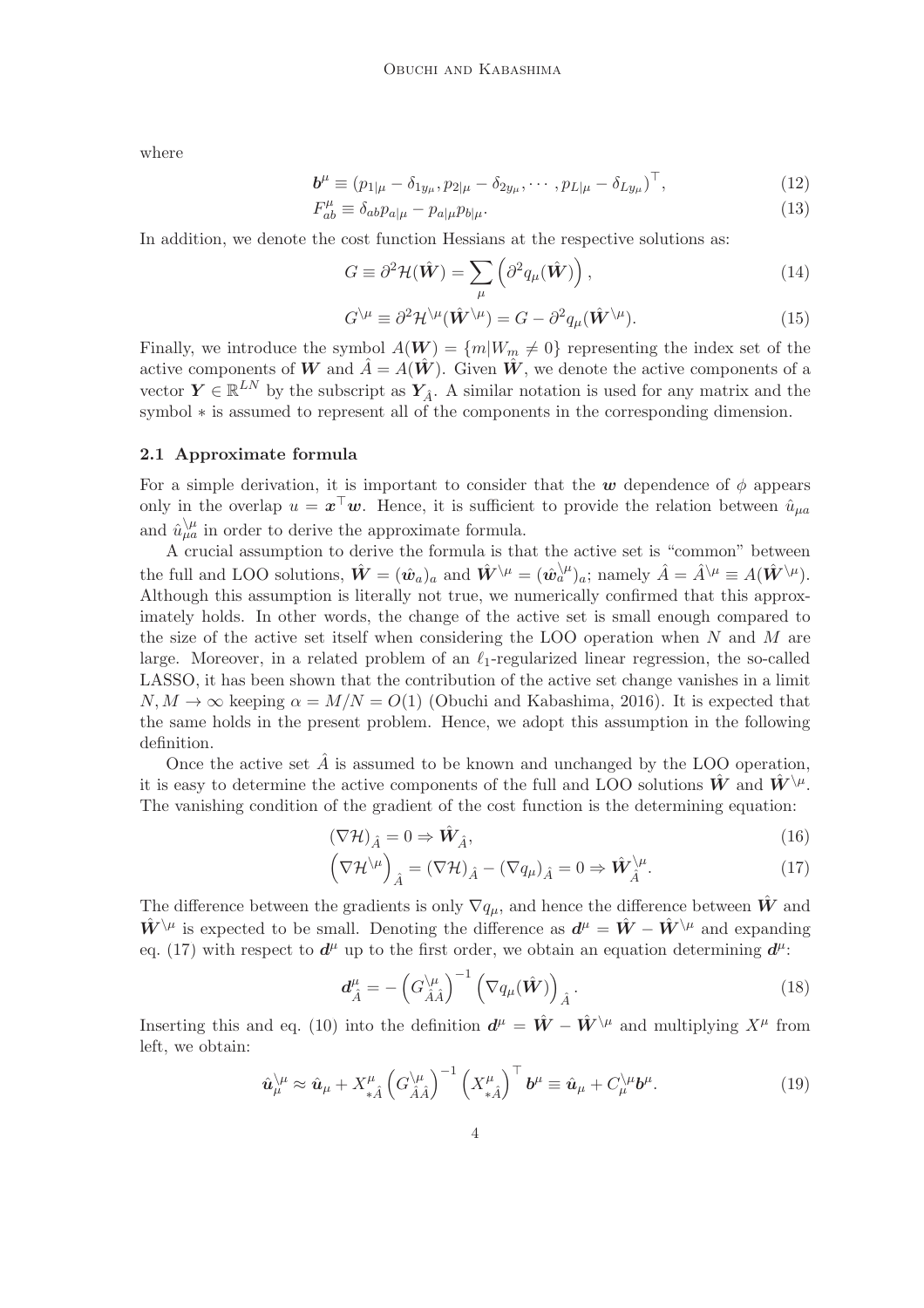This equation implies that the matrix inversion operation is necessary for each  $\mu$ , which still requires a significant computational cost. To avoid this, we employ an approximation and the Woodbury matrix inversion formula in conjunction with eqs. [\(11,](#page-2-1)[14\)](#page-3-1) and [\(15\)](#page-3-1). The result is:

$$
\left(G^{\setminus\mu}\right)^{-1} \equiv \left(\partial^2 \mathcal{H}^{\setminus\mu}(\hat{\mathbf{W}}^{\setminus\mu})\right)^{-1} \approx \left(\partial^2 \mathcal{H}^{\setminus\mu}(\hat{\mathbf{W}})\right)^{-1} = \left(G - (X^{\mu})^{\top} F^{\mu} X^{\mu}\right)^{-1}
$$

$$
= G^{-1} - G^{-1} (X^{\mu})^{\top} \left(-F^{\mu} + X^{\mu} G^{-1} (X^{\mu})^{\top}\right)^{-1} X^{\mu} G^{-1}.
$$
(20)

Inserting this into eq. [\(19\)](#page-3-2) and simplifying several factors, we obtain:

<span id="page-4-0"></span>
$$
\hat{\mathbf{u}}_{\mu}^{\setminus\mu} \approx \hat{\mathbf{u}}_{\mu} + C_{\mu} \left( I_{L} - F^{\mu} C_{\mu} \right)^{-1} \mathbf{b}^{\mu},\tag{21}
$$

where

<span id="page-4-1"></span>
$$
C_{\mu} = X_{*\hat{A}}^{\mu} \left( G_{\hat{A}\hat{A}} \right)^{-1} \left( X_{*\hat{A}}^{\mu} \right)^{\top} . \tag{22}
$$

Now, all of the variables on the righthand side of eq. [\(21\)](#page-4-0) can be computed from the full solution  $\hat{W}$  only, which enables us to estimate the LOOE by leveraging a one-time optimization using all of the data  $D^M$ , while avoiding repeated optimizations.

We should mention the computational cost of this approximation: it is mainly scaled as  $O(ML^2|\hat{A}| + ML|\hat{A}|^2 + |\hat{A}|^3)$ . The first two terms come from the construction of  $G_{\hat{A}\hat{A}}$ and  $C_{\mu}$ , and the last one is derived from the inverse of G. If  $|\hat{A}|$  is proportional to the feature dimensionality N, this computational cost is of the third order with respect to the system dimensionality  $N$  and  $M$ . This is admittedly not cheap and the computational cost for the k-fold literal CV with a moderate value of k becomes smaller than that for our approximation in a large dimensionality limit. We, however, stress that there actually exists a wide range of  $N$  and  $M$  values in which our approximation outperforms the literal CV in terms of the computational time, as later demonstrated in sec. [3.](#page-8-0) Moreover, when treating much larger systems, we invent a further simplified approximation based on the above approximate formula. The computational cost of this simplified version is scaled only linearly with respect to the system dimensionality. Its derivation is in sec. [2.2](#page-7-0) and the precision comparison to the original approximation is in sec. [3.](#page-8-0)

Another sensitive issue is present in computing  $(G_{\hat{A}\hat{A}})^{-1}$ . Occasionally the cost function Hessian G has zero eigenvalues and is not invertible. We handle this problem in the next subsection.

#### 2.1.1 Handling zero modes

In the MLR, there is an intrinsic symmetry such that the model is invariant under the addition of any constant vector to the weight vectors of all classes:

$$
w_a \to w_a + v \; (\forall a). \tag{23}
$$

In this sense, the weight vectors defining the same model are "degenerated" and our MLR is singular. For finite  $\lambda$ , this is not harmful because the regularization term resolves this singularity and selects an optimal one  $\{\hat{w}_a\}_a$  with the smallest value of  $||w_a||_1$  among the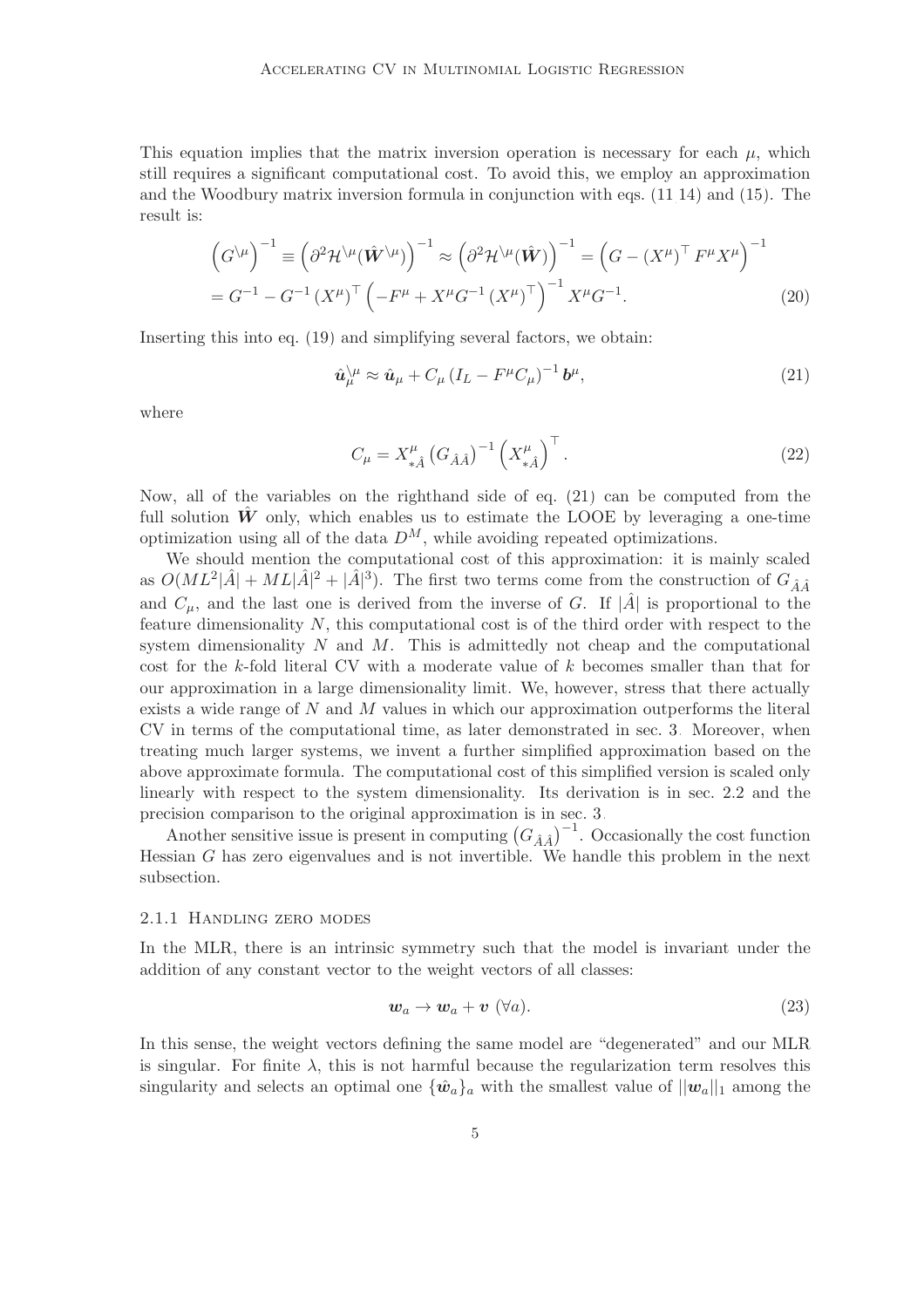degenerated vectors. However, this does not mean that the associated Hessian is nonsingular. The regularization term does not provide any direct contribution to the Hessian and as a result, the Hessian tends to have some zero modes. This prevents taking the inverse Hessian  $G^{-1}$  in eq. [\(22\)](#page-4-1). How can we overcome this?

One possibility is to fix the weights of one certain class at constant values when solving the optimization problem [\(3\)](#page-1-1). This is termed "gauge fixing" in physics, and one convenient gauge in the present problem will be the zero gauge in which the weights in a chosen class are fixed at zeros. This is actually found in some earlier implementations [\(Krishnapuram et al.](#page-18-8), [2005;](#page-18-8) [Schmidt](#page-18-9), [2010\)](#page-18-9) and is preferable for our approximate formula because it removes the harmful zero modes of the Hessian from the beginning. However, some other implementations which are currently well accepted do not employ such gauge fixing [\(Friedman et al.](#page-18-4), [2010\)](#page-18-4), and moreover even with gauge fixing very small eigenvalues sometimes accidentally emerge in the Hessian. Hence, for user convenience, we require another way of avoiding this problem.

Another possibility is to remove the zero modes by hand. By construction, the zero modes are associated to the model invariance. This implies that those zero modes are irrelevant and may be removed. In fact, we are only interested in the perturbations which truly change the model, and the modes which maintain the model unchanged are unnecessary. According to this consideration, we replace  $G^{-1}$  in eq. [\(22\)](#page-4-1) with the zero-mode-removed inverse Hessian  $\overline{G}^{-1}$ . The computation of  $\overline{G}^{-1}$  is straightforward: we perform the eigenvalue decomposition of  $G_{\hat{A}\hat{A}}$  and obtain the eigenvalues:  $\{d_i\}_{i=1}^{|\hat{A}|}$  and eigenvectors:  $\{v_i\}_{i=1}^{|\hat{A}|}$ , which allows us to represent

$$
G_{\hat{A}\hat{A}} = \sum_{i} d_i \boldsymbol{v}_i \boldsymbol{v}_i^\top = \sum_{i \in S^+} d_i \boldsymbol{v}_i \boldsymbol{v}_i^\top,\tag{24}
$$

where  $S^+$  denotes the index set of the modes with finite eigenvalues. Then,  $\overline{G}^{-1}$  is defined as:

<span id="page-5-0"></span>
$$
\overline{G}_{\hat{A}\hat{A}}^{-1} \equiv \sum_{i \in S^+} d_i^{-1} \boldsymbol{v}_i \boldsymbol{v}_i^\top.
$$
 (25)

Finally, we replace  $G^{-1}$  by  $\overline{G}^{-1}$  in eq. [\(22\)](#page-4-1), and obtain:

$$
C_{\mu} = X_{*\hat{A}}^{\mu} \overline{G}_{\hat{A}\hat{A}}^{-1} \left(X_{*\hat{A}}^{\mu}\right)^{\top}.
$$
 (26)

By using this instead of eq. [\(22\)](#page-4-1), the problem caused by the zero modes can be avoided.

#### 2.1.2 Extension to the mixed regularization case

Let us briefly state how we can generalize the present result to the case of the mixed regularizations of the  $\ell_1$ - and  $\ell_2$ -terms. The problem to be solved can be defined as follows:

$$
\{\hat{\boldsymbol{w}}_a(\lambda_1,\lambda_2)\}_a = \argmin_{\{\boldsymbol{w}_a\}_a} \left\{ \sum_{\mu=1}^M q_\mu \left( \{\boldsymbol{w}_a\}_{a=1}^L \right) + \lambda_1 \sum_{a=1}^L ||\boldsymbol{w}_a||_1 + \frac{\lambda_2}{2} \sum_{a=1}^L ||\boldsymbol{w}_a||_2^2 \right\} . (27)
$$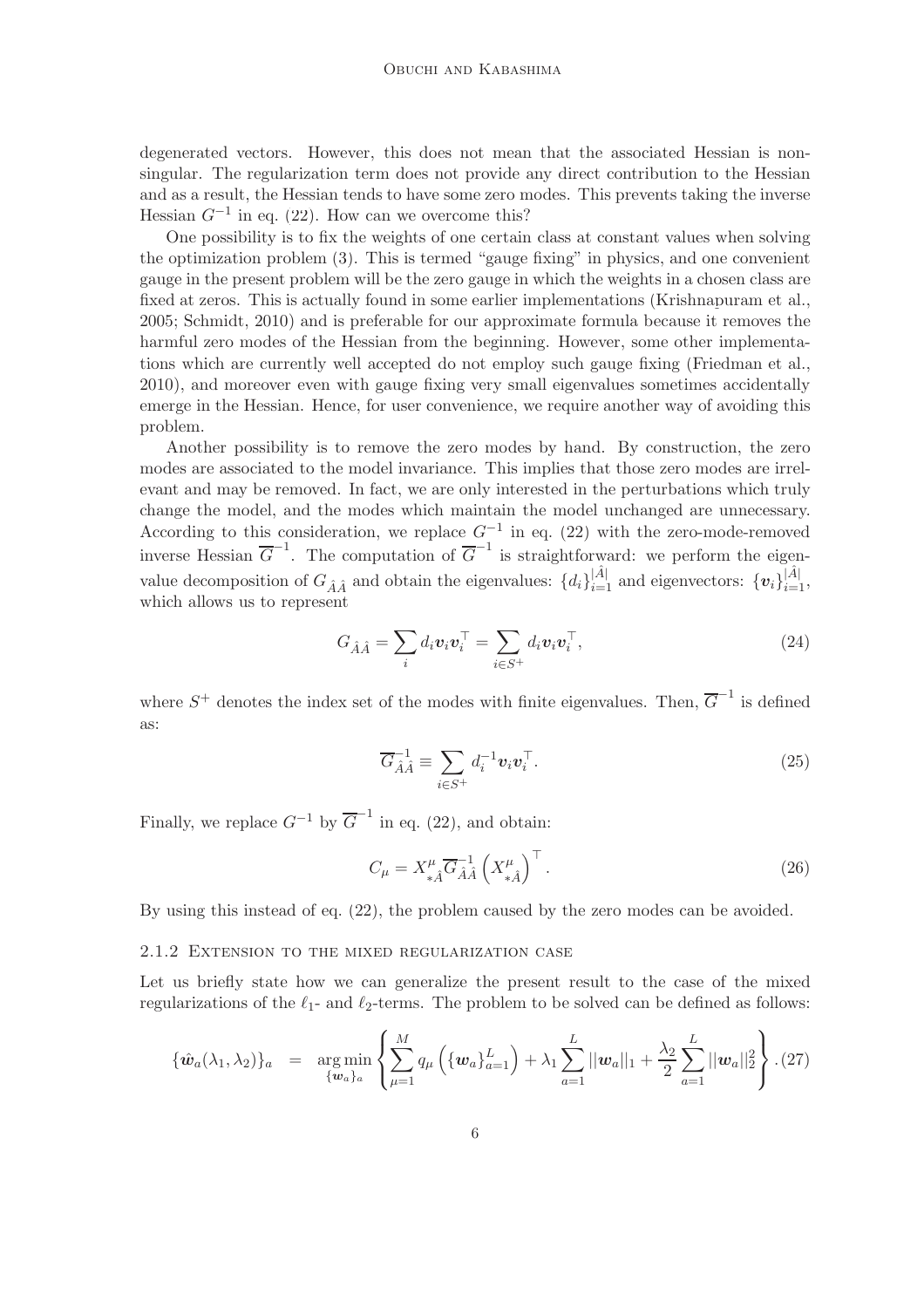where  $|| \cdot ||_2$  denotes the  $\ell_2$  norm. Following the derivation in sec. [2.1,](#page-3-3) we realize that the derivation is essentially the same, and the difference only appears in the cost function Hessian:

$$
G_{\text{mxd}} = \sum_{\mu} \left( \partial^2 q_{\mu}(\hat{\mathbf{W}}) \right) + \lambda_2 I_{NL}, \tag{28}
$$

where  $I_{NL}$  is the identity matrix of size NL. As a result, we can compute the LOO solution by leveraging the same equation as eq. [\(21\)](#page-4-0) by replacing the definition of  $C_{\mu}$ , eq. [\(22\)](#page-4-1), with:

$$
C_{\mu} = X_{*\hat{A}}^{\mu} \left( (G_{\text{mxd}})_{\hat{A}\hat{A}} \right)^{-1} \left( X_{*\hat{A}}^{\mu} \right)^{\top} . \tag{29}
$$

Thanks to the  $\ell_2$  term, the zero mode removal is not needed since the eigenvalues are lifted up by  $\lambda_2$ .

### 2.1.3 Binomial case

The binomial case  $L = 2$  is particularly interesting in several applications and thus we write down the specific formula for this case.

In the binomial case, it is fairly common to express the class  $y$  as a binary  $y = 0, 1$  and to use the following logit function:

$$
\phi_{\text{logit}}(y_{\mu}|u_{\mu}) = \frac{\delta_{y_{\mu}1} + \delta_{y_{\mu}0}e^{-u_{\mu}}}{1 + e^{-u_{\mu}}},\tag{30}
$$

where

$$
u_{\mu} = \boldsymbol{x}_{\mu}^{\top} \boldsymbol{w}.\tag{31}
$$

If we identify  $y = 0$  in this case as  $y = 1$  in the two-class MLR case, this is nothing but the two-class MLR with a zero gauge  $w_1 = 0$ . Hence, there is no harmful zero mode in the Hessian and we can naively apply our approximate formula. The explicit form in this case is:

$$
\hat{u}_{\mu}^{\setminus\mu} \approx \hat{u}_{\mu} + \frac{c^{\mu}}{1 - \frac{\partial^2 q_{\mu}}{\partial u_{\mu}^2} c^{\mu}} \frac{\partial q_{\mu}}{\partial u_{\mu}},\tag{32}
$$

where  $q_{\mu} = -\ln \phi_{\text{logit}}(y_{\mu}|u_{\mu})$  and

$$
\frac{\partial q_{\mu}}{\partial u_{\mu}} = \delta_{y\mu} 0 - \frac{e^{-u_{\mu}}}{1 + e^{-u_{\mu}}},\tag{33}
$$

$$
\frac{\partial^2 q_\mu}{\partial u_\mu^2} = \frac{e^{-u_\mu}}{(1 + e^{-u_\mu})^2},\tag{34}
$$

$$
G_{\hat{A}\hat{A}} = \sum_{\mu=1}^{M} \frac{\partial^2 q_{\mu}}{\partial u_{\mu}^2} \left( \boldsymbol{x}_{\mu} \boldsymbol{x}_{\mu}^{\top} \right)_{\hat{A}\hat{A}},
$$
\n(35)

$$
c^{\mu} = \left(\boldsymbol{x}_{\mu}^{\top}\right)_{\hat{A}} \left(G_{\hat{A}\hat{A}}\right)^{-1} \left(\boldsymbol{x}_{\mu}\right)_{\hat{A}},\tag{36}
$$

and  $\hat{A} = \{i|\hat{w}_i \neq 0\}$  is the active set of the full solution, as before.

Note that this approximation can be easily generalized to arbitrary differentiable output functions by replacing the logit function  $\phi_{\text{logit}}$ . Readers are thus encouraged to implement approximate CVs in a variety of different problems.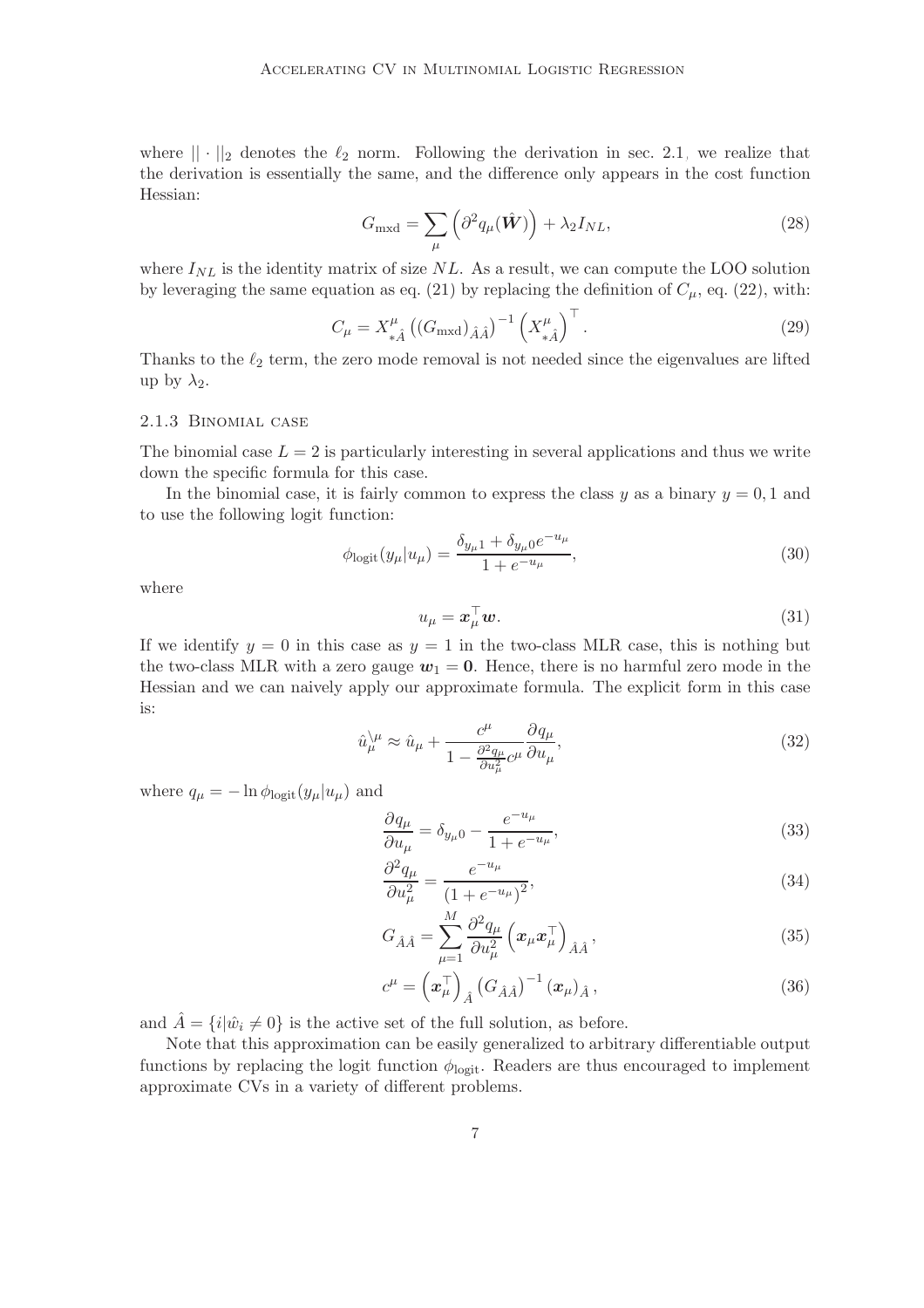# <span id="page-7-0"></span>2.2 Further simplified approximation

As mentioned above, the computational cost of our approximation is  $O(ML^2|\hat{A}|+ML|\hat{A}|^2+$  $|\hat{A}|^3$  and should be reduced for treating larger systems. For this, we derive a further simplified approximation based on the invented approximate formula above. We call this a self-averaging (SA) approximation according to physics terminology.

The basic idea for simplifying our approximate formula is to assume a weak "correlation" between  $W_m$  and  $W_n$ . The meaning of "correlation" is not evident here, but as seen in sec. [A](#page-15-0) the Hessian G can be connected to a (rescaled) covariance  $\chi$  between  $W_m$  and  $W_n$  in a statistical mechanical formulation introducing a probability distribution of  $W$ . In this way, the Hessian is assumed to be expressed in a rather restricted form:

<span id="page-7-5"></span>
$$
\left(G^{\setminus\mu}\right)^{-1}_{mn} \approx \begin{cases} \left(\chi_{m_f}\right)_{m_c n_c} \delta_{m_f n_f}, & (m, n \in \hat{A})\\ 0, & (\text{otherwise}) \end{cases},\tag{37}
$$

where  $m_c(= 1, \dots, L)$  is the class index and  $m_f(= 1, \dots, N)$  is the feature component index defined thus far. Namely, the SA Hessian is allowed to take finite values if and only if the two indices share the same feature vector component and its  $\mu$ -dependence is negligible.

To proceed with the computation, we require a closed equation to determine the  $L \times L$ matrix  $\chi_i$  for  $i = 1, \dots, N$ . Its derivation is rather technical and is deferred to sec. [A.](#page-15-0) The result is:

<span id="page-7-1"></span>
$$
(\chi_i)_{\hat{A}_i \hat{A}_i} = \frac{1}{\sigma_x^2} \left( \sum_{\nu=1}^M \left( (I_L + F^{\nu} C_{\text{SA}})^{-1} F^{\nu} \right)_{\hat{A}_i \hat{A}_i} \right)^{-1}, \tag{38}
$$

where  $\sigma_x^2 = \sum_{\mu} \sum_i x_{\mu i}^2 / (NM)$  and  $\hat{A}_i = \{a | \hat{w}_{ai} \neq 0\}$  is the set of active class variables at the feature component i; the other components of  $\chi_i$  related to inactive components are zeros. The SA approximation of  $C_{\mu}^{\setminus \mu}$ ,  $C_{SA} \in \mathbb{R}^{L \times L}$ , is defined by:

<span id="page-7-2"></span>
$$
C_{\text{SA}} = \sigma_x^2 \sum_{i=1}^{N} \chi_i.
$$
\n(39)

Using the solution of eqs.  $(38,39)$  $(38,39)$ , the approximate formula is now simply expressed as:

<span id="page-7-3"></span>
$$
\hat{u}_{\mu}^{\setminus\mu} \approx \hat{u}_{\mu} + C_{\text{SA}}b^{\mu}.\tag{40}
$$

Note that there is no factor like  $(I_L - F^{\mu}C_{\mu})^{-1}$  in contrast to eq. [\(21\)](#page-4-0), because we directly approximate  $C_{\mu}^{\setminus\mu}$  in eq. [\(19\)](#page-3-2).

When solving eqs.  $(38,39)$  $(38,39)$ , the inverse at the right-hand side of eq.  $(38)$  becomes occasionally ill-defined again due to the presence of zero modes. In such cases, we should remove the zero modes as eq. [\(25\)](#page-5-0). Putting  $R = \sum_{\mu=1}^{M} ((I_L + F^{\mu}C_{SA})^{-1}F^{\mu})$  and performing the eigenvalue decomposition, we define its zero-mode-removed inverse  $\overline{R}^{-1}$  as:

<span id="page-7-4"></span>
$$
R_{\hat{A}_i\hat{A}_i} = \sum_j d_j \boldsymbol{v}_j \boldsymbol{v}_j^\top = \sum_{j \in S^+} d_j \boldsymbol{v}_j \boldsymbol{v}_j^\top \Rightarrow \overline{R}_{\hat{A}_i\hat{A}_i}^{-1} = \sum_{j \in S^+} d_j^{-1} \boldsymbol{v}_j \boldsymbol{v}_j^\top,
$$
\n(41)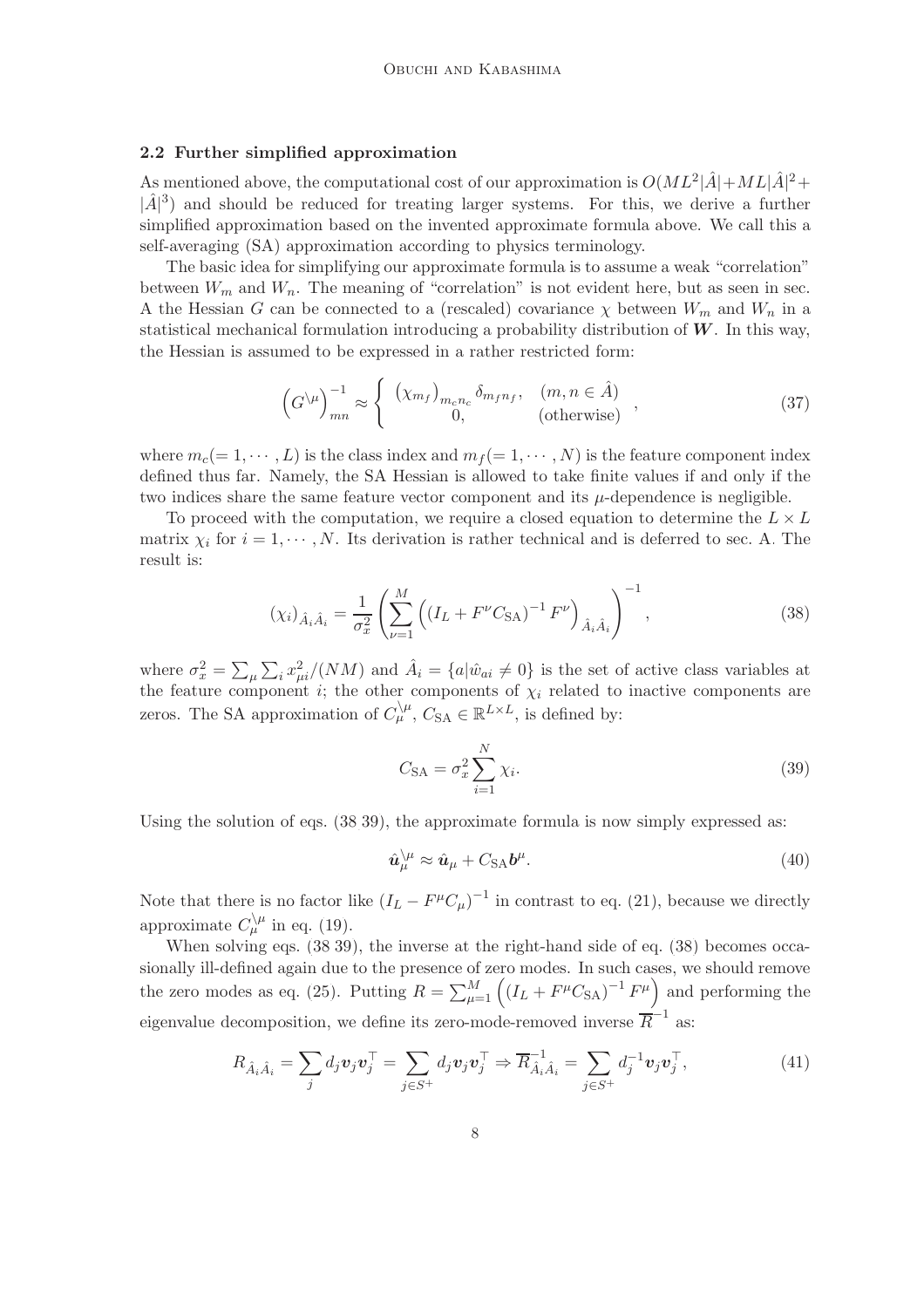where  $S^+$  is the index set of the modes with finite eigenvalues. This requires a  $O(L^3)$ computational cost at a maximum. Leveraging this approach, a naive way to solve eqs. [\(38](#page-7-1)[,39\)](#page-7-2) is a recursive substitution. If this converges in a constant time, irrespectively of the system parameters  $N, M$  and L, then the computational cost of the SA approximation is scaled as  $O(NL^3 + ML^3)$ . This is linear in the feature dimensionality N and the data size M and hence, its advantage is significant.

# 2.3 Summary of procedures

Here, we summarize the two versions of the approximation derived thus far as algorithmic procedures. We call the first version, based on eq. [\(21\)](#page-4-0), the approximate CV or ACV, and call the second one, using eq. [\(40\)](#page-7-3), the self-averaging approximate CV or SAACV. The procedures of ACV and SAACV are given in Alg. [1](#page-8-1) and Alg. [2,](#page-9-0) respectively. Comments

<span id="page-8-1"></span>

| Algorithm 1 Approximate CV of the MLR              |                                                                                                                              |                                                          |
|----------------------------------------------------|------------------------------------------------------------------------------------------------------------------------------|----------------------------------------------------------|
| 1: procedure $\mathrm{ACV}(\hat{W}(\lambda), D^M)$ |                                                                                                                              |                                                          |
| 2:                                                 | Compute the active set $\hat{A}$ from $\hat{W}$                                                                              |                                                          |
| 3:                                                 | Compute $\{\hat{\bm{u}}_{\mu}, X^{\mu}, \bm{b}^{\mu}, F^{\mu}\}_{\mu}$ by eqs. (1,7), (12) and (13)                          |                                                          |
| 4:                                                 | $G_{\hat{A}\hat{A}} \leftarrow \sum_{\mu=1}^{M} (X^{\mu})^{\top} F^{\mu} X^{\mu}$                                            | $\triangleright O(ML \hat{A} ^2 + ML^2 \hat{A} )$        |
| 5:                                                 | Compute $\overline{G}_{\hat{A}\hat{A}}^{-1}$ by eq. (25)                                                                     | $\triangleright$ $O( \hat{A} ^3)$                        |
| 6:                                                 | for $\mu = 1, \cdots, M$ do                                                                                                  | $\triangleright O(ML \hat{A} ^2 + ML^2 \hat{A}  + ML^3)$ |
| 7:                                                 | $C_{\mu} \leftarrow X_{\star \hat{A}}^{\mu} \overline{G}_{\hat{A}\hat{A}}^{-1} \left(X_{\star \hat{A}}^{\mu}\right)^{\perp}$ |                                                          |
| 8:                                                 | $\hat{\bm{u}}_u^{\setminus\mu} \leftarrow \hat{\bm{u}}_u + C_u (I_L - F^{\mu} C_u)^{-1} \bm{b}^{\mu}$                        |                                                          |
| 9:                                                 | end for                                                                                                                      |                                                          |
| 10:                                                | Compute $\epsilon_{\text{LOO}}$ from $\{u_{\mu}^{\backslash \mu}\}_\mu$ by eq. (6)                                           |                                                          |
| 11:                                                | return $\epsilon_{\text{LOO}}$                                                                                               |                                                          |
|                                                    | 12: end procedure                                                                                                            |                                                          |

are added for specifying the time consuming parts in the entire procedures. In Alg. [2,](#page-9-0) we describe an actual implementation for solving  $C_{SA}$  by recursion, which is not fully specified in sec. [2.2.](#page-7-0) The symbol  $||\cdot||_F$  denotes the Frobenius norm and we set the threshold  $\theta$  judging the convergence as  $\theta = 10^{-8}$  in typical situations.

# <span id="page-8-0"></span>3. Numerical experiments

In this section, we examine the precision and actual computational time of ACV and SAACV in numerical experiments. Both simulated and actual datasets (from UCI machine learning repository, [Lichman](#page-18-5), [2013\)](#page-18-5) are used.

For examination, we compute another predictive likelihood estimator by literally conducting a 10-fold CV, and compare it to the result of our approximate formula. Moreover, as a reference, we compute the likelihood of the full solution  $\{\hat{w}_a\}_{a=1}^L$  as:

$$
\epsilon = \frac{1}{M} \sum_{\mu=1}^{M} q_{\mu} \left( \{ \hat{\boldsymbol{w}}_{a} \}_{a=1}^{L} \right), \qquad (42)
$$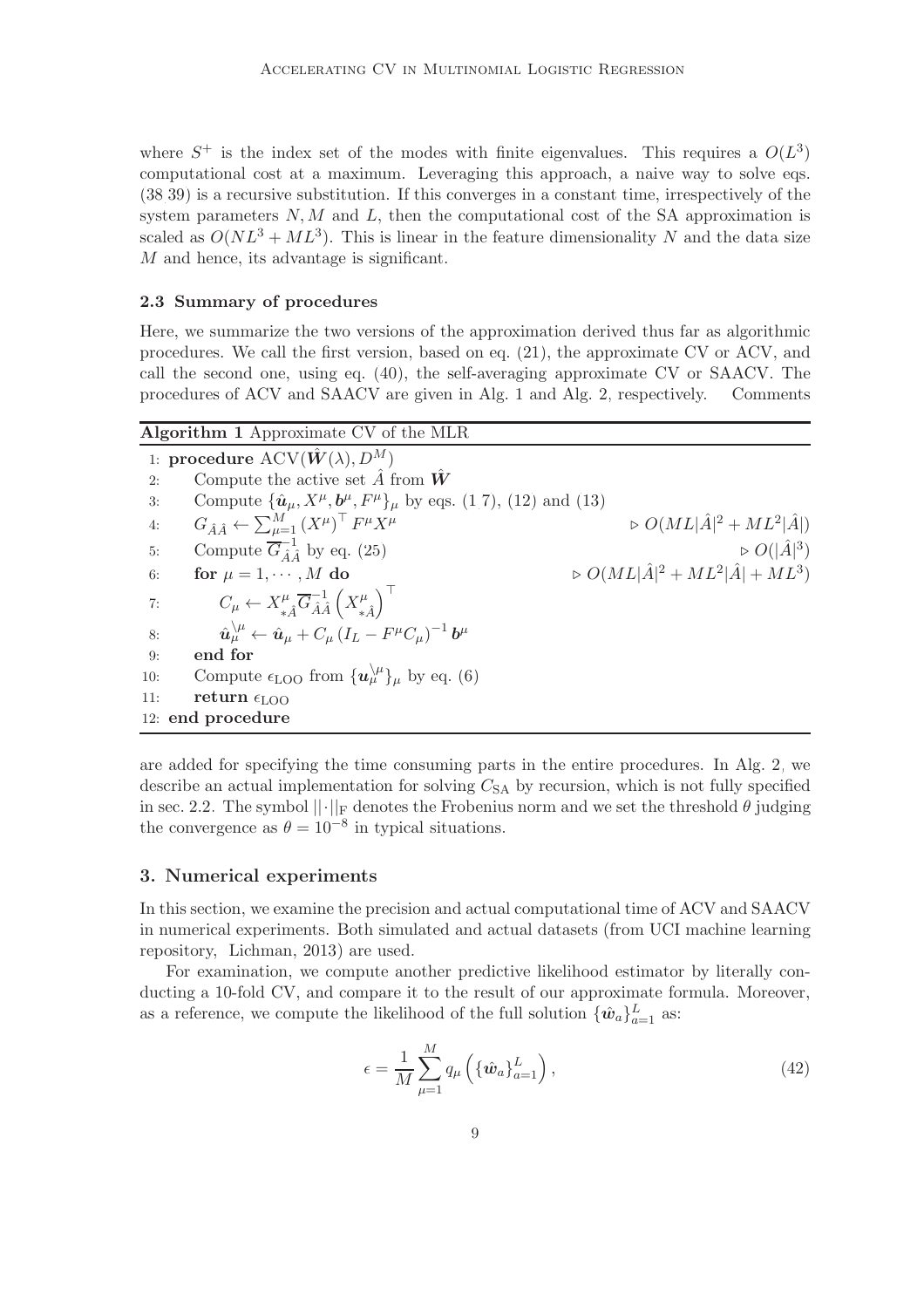<span id="page-9-0"></span>Algorithm 2 Self-averaging approximate CV of the MLR

1: procedure  $\text{SAACV}(\hat{W}(\lambda), D^M)$ 2: Compute the active sets  $\{\hat{A}_i\}_{i=1}^N$  from  $\hat{W}$ 3: Compute  $\{u_{\mu}, X^{\mu}, b_{\mu}, F^{\mu}\}_{\mu}$  by eqs. [\(1](#page-0-0)[,7\)](#page-2-2), [\(12\)](#page-3-4) and [\(13\)](#page-3-4) 4:  $t \leftarrow 0$ <br>5: **for**  $i = 1, \dots, N$  **do** for  $i = 1, \cdots, N$  do 6:  $\left(\chi_i^{\setminus\mu}\right)$  $\lambda^{(\mu)}_i \leftarrow 0,$ 7:  $\left(\chi_i^{\setminus\mu}\right)$  $\binom{\mu}{i}\binom{t}{\hat{\lambda}}$  $A_i \hat{A}_i \leftarrow \sigma_x^{-2},$ 8: end for 9:  $\Delta \leftarrow 100$   $\triangleright$  End initialization<br>10: while  $\Delta > \theta$  do  $\triangleright$  Compute  $C_{SA}$  by recursion  $\triangleright$  Compute  $C_{SA}$  by recursion 11:  $C_{\text{SA}}^{(t+1)} \leftarrow \sigma_x^2 \sum_{i=1}^N \left(\chi_i^{\setminus \mu}\right)$  $\binom{(\mu)}{i}^{(t)}$ 12:  $R \leftarrow \sum_{\mu=1}^{M} \left( I_L + F^{\mu} C_{\text{SA}}^{(t+1)} \right)^{-1} F$  $\mu$   $\Rightarrow$   $O(ML^3)$ 13:  $\Delta \leftarrow 0$ 14: for  $i = 1, \dots, N$  do  $\triangleright$   $O(NL^3)$ 15: Compute  $\overline{R}_{\hat{A}_1}^{-1}$  $\overline{\hat{A}_i \hat{A}_i}$  by eq. [\(41\)](#page-7-4) from R i 16:  $\left(\chi_i^{\setminus\mu}\right)$  $\binom{\lambda\mu}{i}\binom{t+1}{\hat{\lambda}-\hat{\lambda}}$  $\frac{1}{\hat{A}_i \hat{A}_i} \leftarrow \sigma_x^{-2} \overline{R}_{\hat{A}_i}^{-1}$  $\hat{A}_i\hat{A}_i$ 17:  $\Delta \leftarrow \Delta +$  $\begin{array}{c} \hline \end{array}$  $\left(\chi_i^{\setminus\mu}\right)$  $\binom{k}{i}$  $\binom{(t+1)}{\hat{i}+\hat{j}}$  $\frac{1}{\hat{A}_i \hat{A}_i} - \left(\chi_i^{\setminus \mu}\right)$  $\binom{\mu}{i}$  $\binom{t}{\hat{\lambda}}$  $\hat{A}_i\hat{A}_i$   $\Big|_{\rm F}$ 18: end for 19:  $\Delta \leftarrow \Delta/N$ <br>20:  $t \leftarrow t+1$ 20:  $t \leftarrow t + 1$ <br>21: end while end while 22: for  $\mu = 1, \cdots, M$  do 23:  $\boldsymbol{u}^{\setminus\mu}_\mu\leftarrow \boldsymbol{u}_\mu+C_{\mathrm{SA}}^{(t)}\boldsymbol{b}^\mu$ 24: end for 25: Compute  $\epsilon_{\text{LOO}}$  from  $\{u_{\mu}^{\setminus\mu}\}\mu$  by eq. [\(6\)](#page-2-3) 26: return  $\epsilon_{\text{LOO}}$ 27: end procedure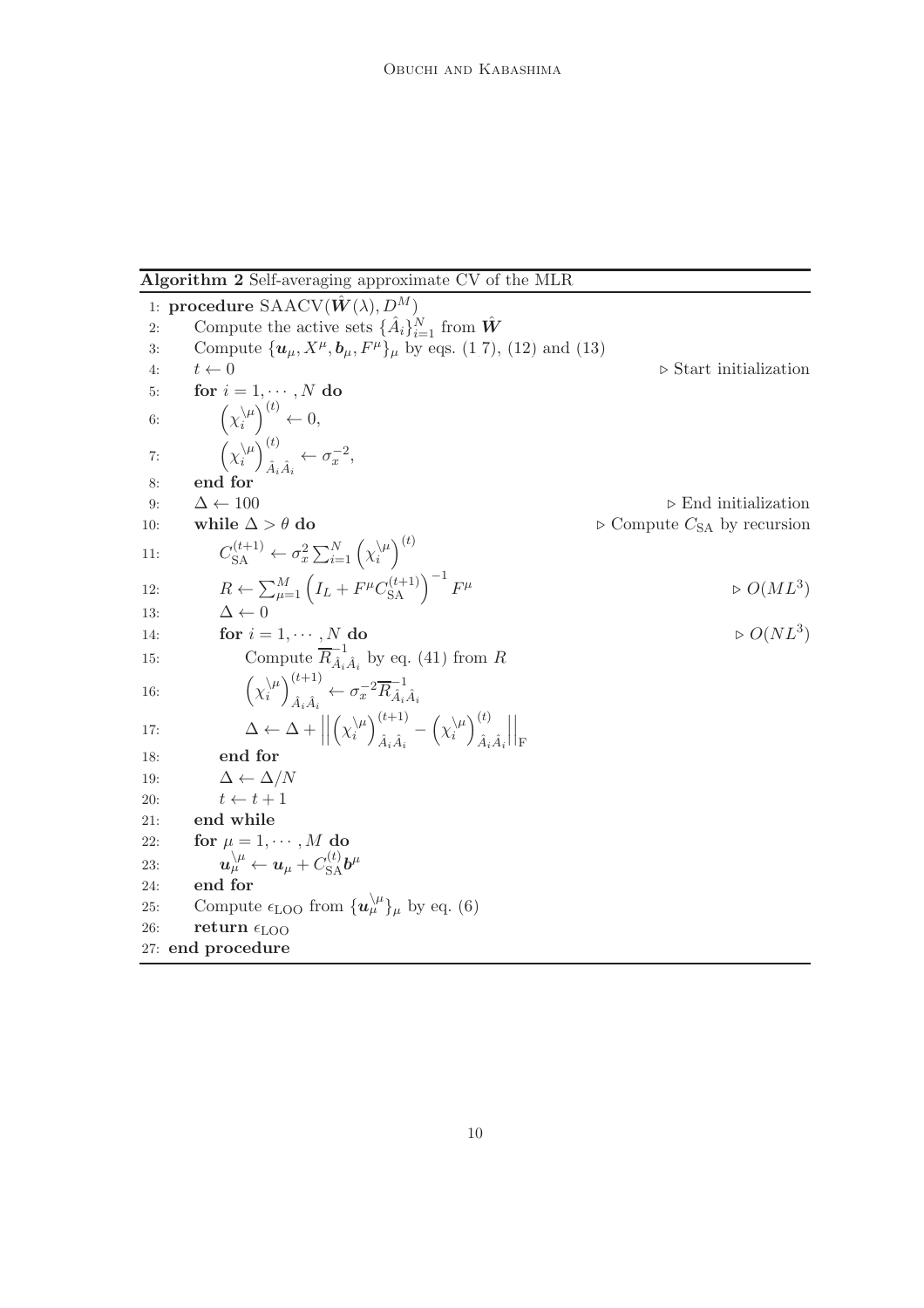and call it the training likelihood, hereafter. The training likelihood is expected to be a monotonic increasing function with respect to  $\lambda$ , while the predictive one is supposed to be non-monotonic.

In all of the experiments defined below, we used a single CPU of  $Intel(R)$   $Xeon(R)$ E5-2630 v3 2.4GHz. To solve the optimization problems in eqs. [\(3,](#page-1-1)[5\)](#page-2-0), we employed *Glm-*net [\(Friedman et al., 2010](#page-18-4)) which is implemented as a MEX subroutine in MATLAB<sup>®</sup>. The two approximations were implemented as raw codes in MATLAB. This is not the most optimized approach, because as seen in Algs. [1](#page-8-1)[,2](#page-9-0) our approximate formula uses a number of *for* and *while* loops which are slow in MATLAB, and hence the comparison is not necessarily fair. However, even in this comparison there is a significant difference in the computational time between the literal CV and our approximations, as shown below.

A sensitive point which should be noted is the convergence problem of the algorithm for solving the present optimization problem. In Glmnet, a specialized version of coordinate descent methods is employed, and it requires a threshold  $\delta$  to judge the algorithm convergence. Unless explicitly mentioned, we set this as  $\delta = 10^{-8}$  being tighter than the default value. This is necessary since we treat problems of rather large sizes. A looser choice for  $\delta$  rather strongly affects the literal CV result, while it does not change the full solution or the training likelihood as much. As a result, our approximations employing only the full solution are rather robust against the choice of  $\delta$  compared to the literal CV. This is also demonstrated below.

### 3.1 On simulated dataset

Let us start by testing with the simulated data. Suppose each "true" feature vector  $w_{0a}$  is independently identically drawn (i.i.d.) from the following Bernoulli-Gaussian prior:

$$
\boldsymbol{w}_{0a} \sim \prod_{i=1}^{N} \left\{ (1 - \rho_0) \delta(v_{ai}) + \rho_0 \mathcal{N}(0, 1/\rho_0) \right\},\tag{43}
$$

where  $\mathcal{N}(\mu, \sigma^2)$  denotes a Gaussian distribution whose mean and variance are  $\mu$  and  $\sigma^2$ , respectively. The resultant feature vector  $v_a$  becomes  $N \rho_0 (\equiv K_0)$ -sparse and its norm becomes  $\sqrt{N}$  on average. Then, we choose a class  $y_{\mu}$  from  $\{1, \dots, L\}$  uniformly and randomly, and generate an observed feature vector  $x_{\mu}$  by leveraging the following linear process:

$$
x_{\mu} = \frac{w_{0y_{\mu}}}{\sqrt{N}} + \xi, \qquad (44)
$$

where  $\xi$  is an observation noise each component of which is i.i.d. from a Gaussian  $\mathcal{N}(0, \sigma_N^2)$ .

For convenience, we introduce the ratio of the data size to the feature dimensionality,  $\alpha = M/N$ , and now obtain five parameters  $\{N, L, \alpha, \rho_0, \sigma_{\xi}^2\}$  characterizing the experimental setup. It is rather heavy to obtain the dependence of all parameters and below, we mainly focus on the dependence on L,  $\sigma_{\xi}^2$ , and N. Other parameters are set to be  $\alpha = 2$  and  $\rho_0 = 0.5$ .

### 3.1.1 Result

Let us summarize the result on simulated data.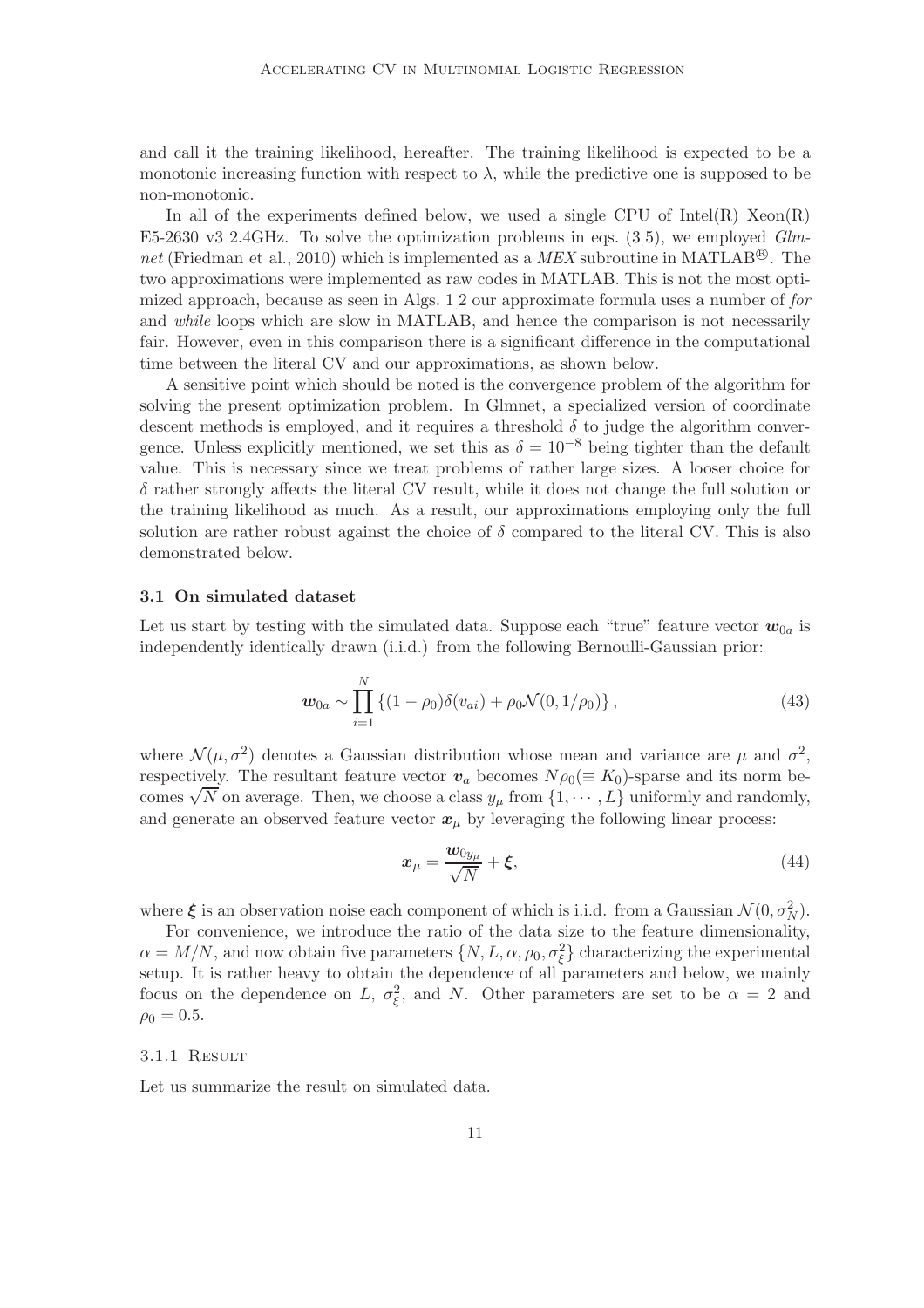Fig. [1](#page-11-0) shows the plots of the predictive and training likelihoods against  $\lambda$  for  $L = 4, 8, 16$ at  $N = 200$  and  $\sigma_{\xi}^2 = 0.01$ . This demonstrates that both approximations provide consistent



<span id="page-11-0"></span>Figure 1: Log-log plots of the likelihoods against  $\lambda$  for several values of the class number L. Other parameters are fixed at  $N = 200$ ,  $\sigma_{\xi}^2 = 0.01$ ,  $\alpha = 2$  and  $\rho_0 = 0.5$ . The approximation results are consistent with the literal 10-fold CV results, except at small  $\lambda$ s for small  $L(= 4, 8)$ , which is presumably due to a numerical instability occurring in the literal CV at small  $\lambda$ s.

results with the literal 10-fold CV, except at small  $\lambda$ s for small  $L(= 4, 8)$ . This inconsistency at small  $\lambda$ s is considered to be due to a numerical instability occurring in the literal CV. Actually, for small  $\lambda$ s, we have observed that certain small changes in the data induce large differences in the literal CV result. This example demonstrates that our approximations provide robust curves even in such situations. Note that as L grows the number of estimated parameters  $\{w_a\}_{a=1}^L$  increases while the data size  $M = \alpha N = 400$  is fixed, meaning that the problem becomes more and more underdetermined with the growth of L. Hence, Fig. [1](#page-11-0) demonstrates that the developed approximations work irrespectively of how much the problem is underdetermined.

Fig. [2](#page-12-0) exhibits the  $\sigma_{\xi}^2$ -dependence of the likelihoods and the approximation results for  $L = 8$  and  $N = 200$ . For the very weak noise case  $(\sigma_{\xi}^2 = 0.001, \text{ left})$ , the difference between the predictive and training likelihoods is negligible and hence all four curves are not discriminable. For the moderate  $(\sigma_{\xi}^2 = 0.1, \text{ middle})$  and large  $(\sigma_{\xi}^2 = 1, \text{ right})$  noise cases, the training curve is very different from the predictive ones. The approximation curves are again consistent with the literal 10-fold one.

Fig. [3](#page-12-1) demonstrates how the approximation accuracy changes as the system size N grows. For small sizes  $N = 50, 100$ , a discriminable difference exists between the results of the approximations and the literal 10-fold CV, as well as the difference between the results of the two approximations. This is expected, because our derivation relies on the largeness of N and M. For large systems  $N = 400, 800$ , the difference among the two approximations and the literal CV is much smaller. Considering this example in conjunction with the middle panel of Fig. [1,](#page-11-0) we can recognize that our approximate formula becomes fairly precise for  $N \geq 200$  in this parameter set.

Finally, let us consider the actual computational time to evaluate  $\{\hat{w}_a\}_a$  and the approximate LOOEs, and observe its system size dependence. The left panel of Fig. [4](#page-13-0) provides the plot of the actual computational time against the system size. Here, the number of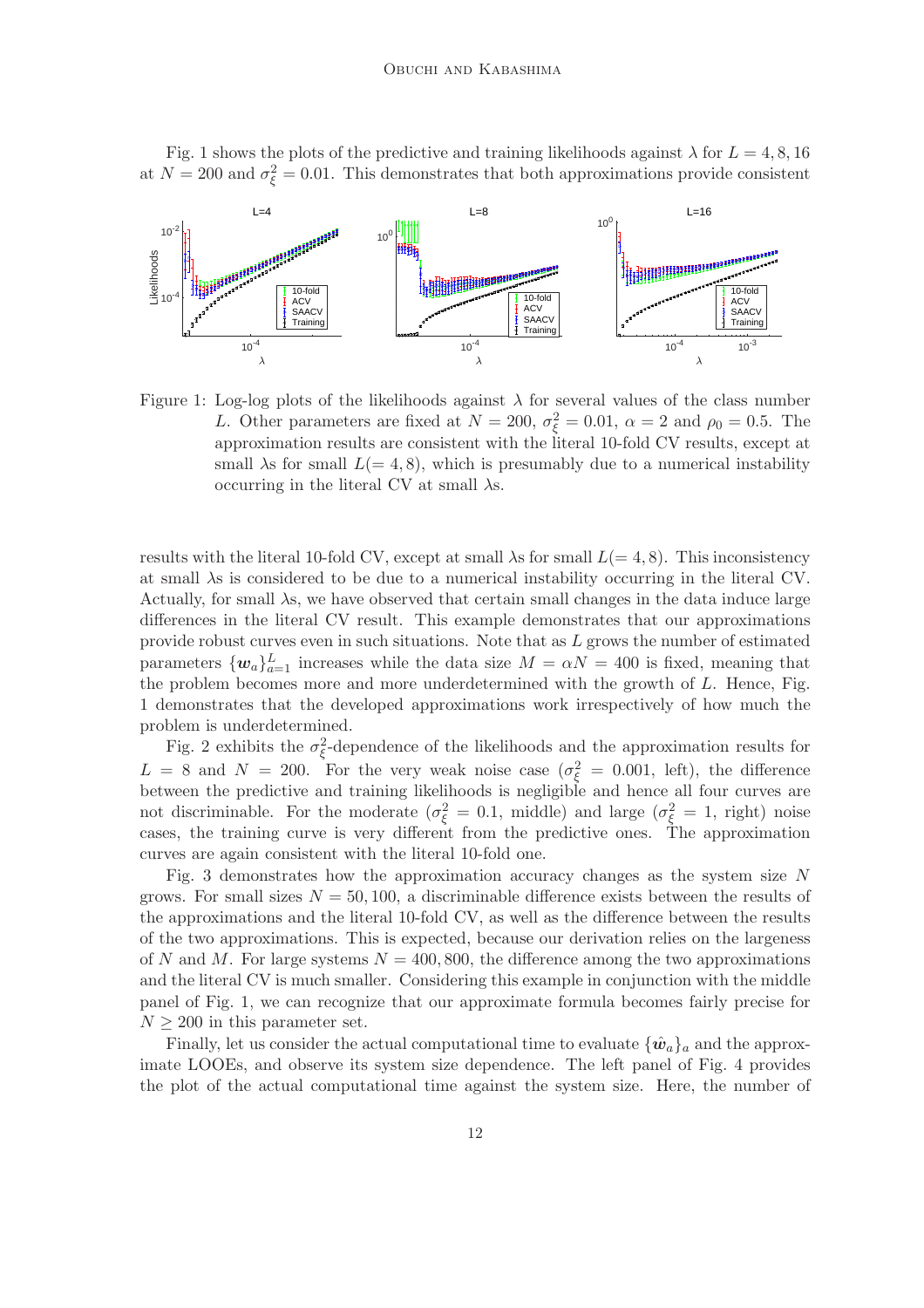

<span id="page-12-0"></span>Figure 2: Log-log plots of the likelihoods against  $\lambda$  for several noise strengths. Other parameters are fixed at  $N = 200, L = 8, \alpha = 2$  and  $\rho_0 = 0.5$ . The approximation results are consistent with the literal 10-fold CV, irrespectively of the noise strength. The convergence threshold  $\delta$  is set to be  $\delta = 10^{-9}$  for the case  $\sigma_{\xi}^2 = 1$ .



<span id="page-12-1"></span>Figure 3: Log-log plots of the likelihoods against  $\lambda$  for several values of feature dimensionality N. Other parameters are fixed at  $L = 8$ ,  $\sigma_{\xi}^2 = 0.01$ ,  $\alpha = 2$  and  $\rho_0 = 0.5$ .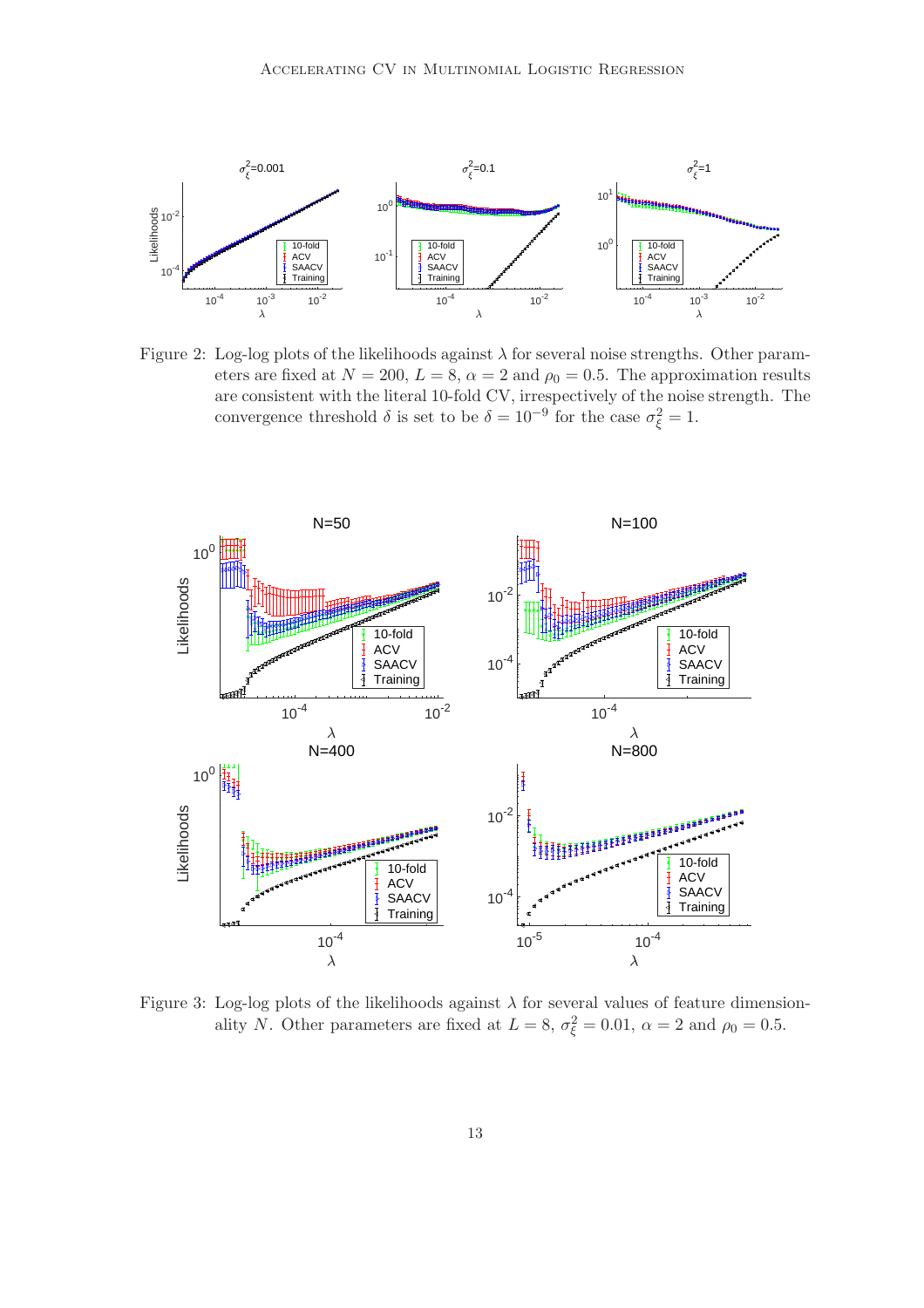examined points of  $\lambda$  to obtain a solution path is different from size to size, and hence the plotted time is given as the whole computational time to obtain the solution path divided by the number of  $\lambda$ s points. The left panel of Fig. [4](#page-13-0) clearly displays the advantage and



<span id="page-13-0"></span>Figure 4: (Left) Actual computational time spent to find the solution of eq. [\(3\)](#page-1-1) and that for ACV and SAACV, plotted against the feature dimensionality  $N$  in a double logarithmic scale. Note that the computational time for the  $k$ -fold CV is about  $k$ times larger than that for finding the solution of eq. [\(3\)](#page-1-1), represented by the green asterisks. Parameters are fixed at  $L = 8$ ,  $\sigma_{\xi}^2 = 0.01$ ,  $\alpha = 2$  and  $\rho_0 = 0.5$ . (Right) The likelihoods are obtained for the two convergence thresholds  $\delta = 10^{-6}$  and  $\delta = 10^{-8}$ . Error bars are omitted for visibility. For the tighter case  $\delta = 10^{-8}$ , the minimum value of  $\lambda$  in the examined range is larger than that of the case  $\delta = 10^{-6}$ , due to computation, though the systematic difference with the results of the literal 10-fold CV is already clear. The training likelihoods of these two different  $\delta$ , represented by black circles and left-pointing triangles, are completely overlapping. The system parameters are  $N = 400$ ,  $L = 8$ ,  $\sigma_{\xi}^2 = 0.01$ ,  $\alpha = 2$  and  $\rho_0 = 0.5$ .

disadvantage of the developed approximations. For small sizes, the computational time for optimization to obtain  $\{\hat{w}_a\}_a$  is shorter than the time to compute the approximate LOOEs, and hence the literal CV is better. However, for larger systems, the optimization cost increases rapidly and for  $N \ge 400$  the approximate CV is better. For  $N \ge 800$ , the ACV cost exceeds that of SAACV. The SAACV cost behaves linearly as a function of N (see the black dashed line), and hence for larger systems of  $N \gtrsim 800$  SAACV can be a very powerful tool. As a related issue, we mention the convergence problem of the algorithm. In the right panel of Fig. [4,](#page-13-0) we compare the likelihoods at two different values of the convergence threshold δ. An important observation is that a significant difference exists in the literal CV results while other curves do not show a strong change. This implies that our approximate formula is rather robust and can be used with a rather loose convergence threshold or conversely, we can use the systematic deviation between the literal CV and our approximations as an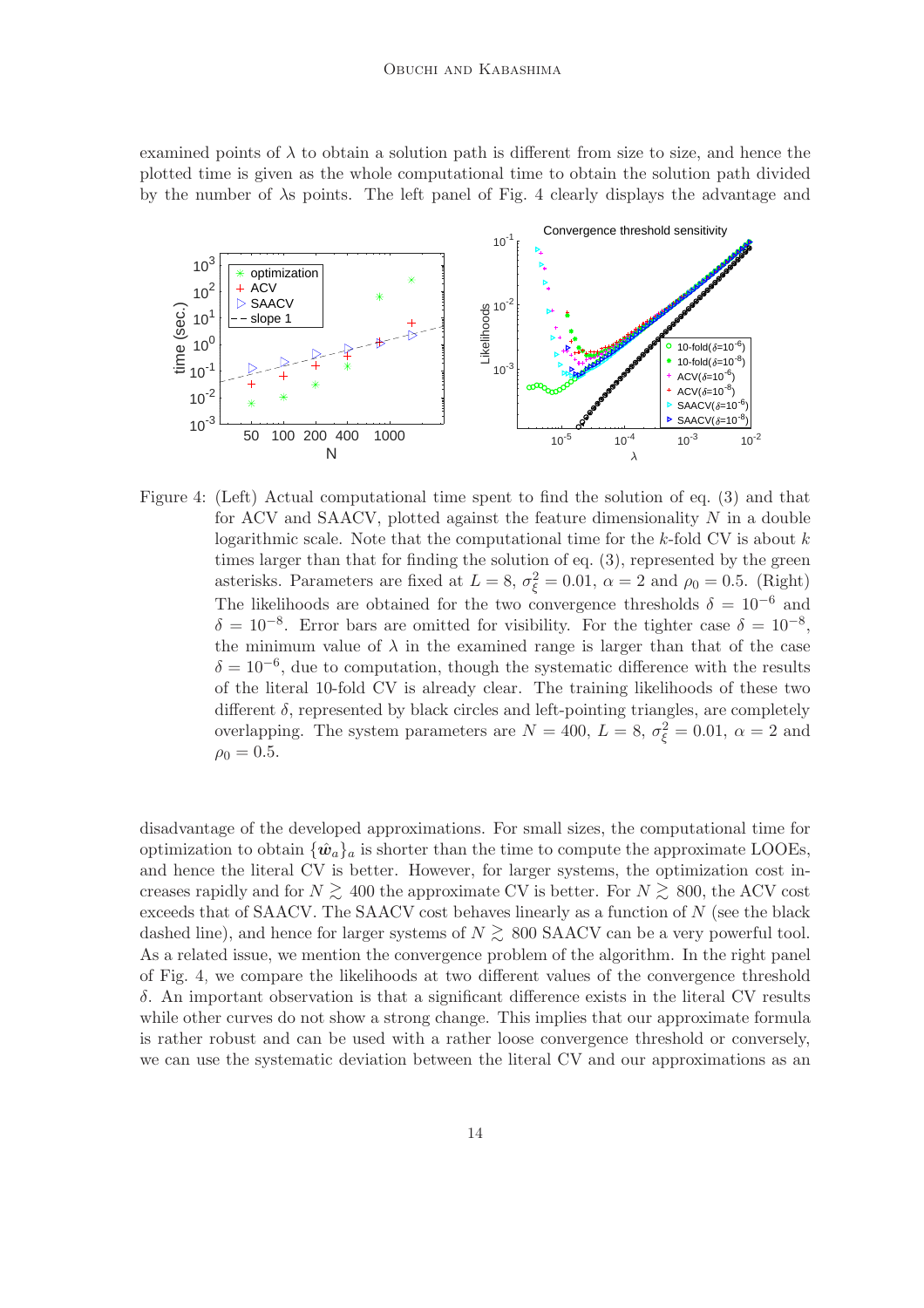indicator to verify the tightness of the convergence threshold. This is beneficial, especially when treating large models, for which the convergence check is a common annoying task.

### 3.2 On real-world dataset

Next, we test the approximate formula on a real-world dataset. As shown above, our approximations become more precise if the model dimensionality and data size are large. Hence, we chose the ISOLET dataset which is a relatively large problem among classification tasks collected in the UCI machine learning repository [\(Lichman,](#page-18-5) [2013](#page-18-5)). The feature dimensionality, the data size, and the class number are  $N = 617$ ,  $M = 6238$ , and  $L = 26$ , respectively. We apply a 10-fold CV and our approximations to this dataset as so far, and the result is given in Fig. [5.](#page-14-0) The results of the approximations and of the 10-fold CV demonstrate a



<span id="page-14-0"></span>Figure 5: Approximate CV performance on the ISOLET data of  $L = 26$  classes. At the estimated minimums of the predicted likelihood, the accuracy rate for correctly classifying the test data is about 0.86 while the probability of recovering the training data is about 0.98, commonly among the literal CV and the two approximations. At the minimum value of  $\lambda$ , the leftmost point in the figure, the accuracy rates are different among the three different methods, and are 0.83, 0.78, and 0.81 for the literal CV, ACV and SAACV, respectively.

fairly good agreement, proving the actual effectiveness of the developed approximations. In an experiment, the actual computational time to obtain the result of the full simulation, of the 10-fold CV, of ACV, and of SAACV were 785, 7825, 5173, and 689 seconds, respectively. The system parameters  $\{N, M, L\}$  are rather large in this problem and thus the advantage of ACV is not large, while the efficiency of SAACV stands out in such situations.

# 4. Conclusion

In this paper, we have developed an approximate formula for the CV estimator of the predictive likelihood of the multinomial logistic regression regularized by the  $\ell_1$ -norm. We have also demonstrated their advantages and disadvantages in numerical experiments using simulated and real-world datasets. Two versions of the approximation have been defined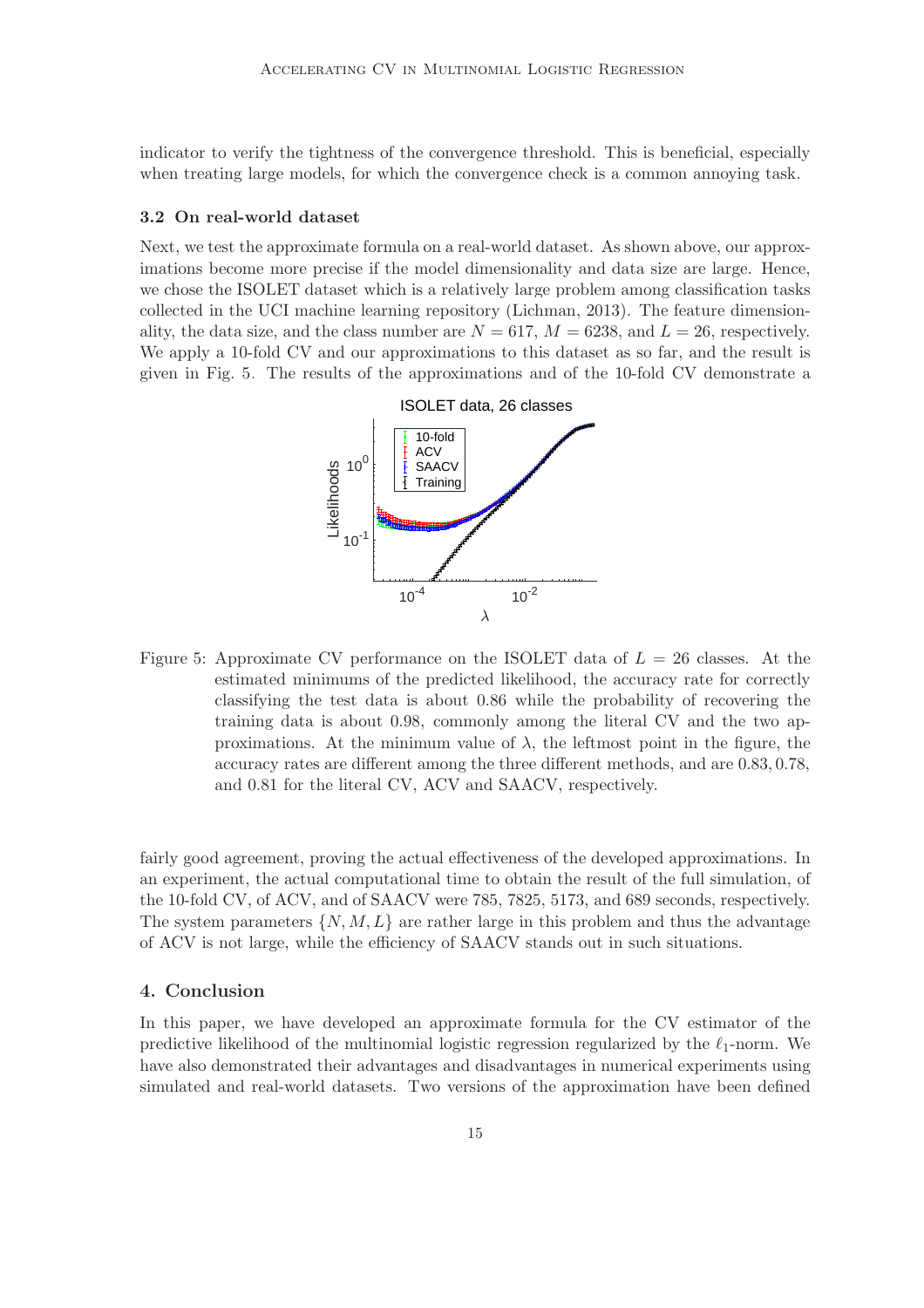based on the developed formula. The first version, abbreviated as ACV, has a better performance, in terms of computational time, for middle size problems. It will eventually become worse than the literal k-fold CV with moderate ks as the problem size grows, because its computational time is scaled as a third-order polynomial of the feature dimensionality and data size,  $N$  and  $M$ , though such a tendency has not been observed in the investigated range of N. We have also defined the second version based on ACV, the computational time of which is just scaled linearly with respect to  $N$  and  $M$ . This second approximation is called SAACV, and it has been demonstrated that SAACV is slow for small size problems but has a great advantage for large size problems. Hence, we suggest leveraging the literal CV for small, ACV for middle, and SAACV for large size problems.

Our derivation is based on the perturbation that assumes that there is a small difference between the full and leave-one-out solutions. This assumption will not be satisfied for some specific cases, such as when the feature vectors are sparse. Even with this restriction, we expect the range of application of our formula is wide enough and we would like to encourage readers to leverage it in their own work.

The perturbative approach employed here is fairly general and can be applied to a wide class of generalized linear models with convex regularizations. The development of practical formulas for these cases will be of great assistance, given that we are living in the Big Data era.

# Acknowledgments

This work was supported by JSPS KAKENHI Nos. 25120013 and 17H00764.

# <span id="page-15-0"></span>Appendix A. The SA approximation

Let us derive eq. [\(38\)](#page-7-1) in the SA approximation. We work on a framework called a cavity method in statistical physics or belief propagation (BP) in computer science. We start from defining the so-called Boltzmann distribution:

<span id="page-15-1"></span>
$$
P\left(\{\mathbf{w}_a\}_{a=1}^L \middle| D^M, \lambda\right) = \frac{1}{Z\left(D^M, \lambda\right)} e^{-\beta \mathcal{H}\left(\{\mathbf{w}_a\}_{a=1}^L \middle| D^M, \lambda\right)} = \frac{e^{-\beta \lambda ||\mathbf{w}_a||_1}}{Z\left(D^M, \lambda\right)} \prod_{\mu=1}^M \phi^\beta\left(y_\mu \middle| \{u_{\mu a}\}_a\right). (45)
$$

In the  $\beta \to \infty$  limit, this distribution converges to a point-wise measure of the solution of eq. [\(3\)](#page-1-1) and hence, it is useful for analyzing eq. [\(45\)](#page-15-1).

In this appendix, we introduce a new vector representation summarizing class variables:  $w_i = (w_{ai})_a$ . Note that this is different from the notation used in the main body of this paper,  $w_a = (w_{ai})_i$  in which the feature components are summarized.

By regarding  $w_i$  as a single variable node, the BP decomposes eq. [\(45\)](#page-15-1) into two types of messages as follows:

<span id="page-15-2"></span>
$$
\tilde{M}_{\mu \to i}(\boldsymbol{w}_i) = \int \prod_{j(\neq i)} d\boldsymbol{w}_j \; \phi^{\beta}(\boldsymbol{u}_{\mu}) \prod_{j(\neq i)} M_{j \to \mu}(\boldsymbol{w}_j), \tag{46}
$$

$$
M_{i \to \mu}(\boldsymbol{w}_i) = e^{-\beta \lambda ||\boldsymbol{w}_i||_1} \prod_{\nu(\neq \mu)} \tilde{M}_{\nu \to i}(\boldsymbol{w}_i), \qquad (47)
$$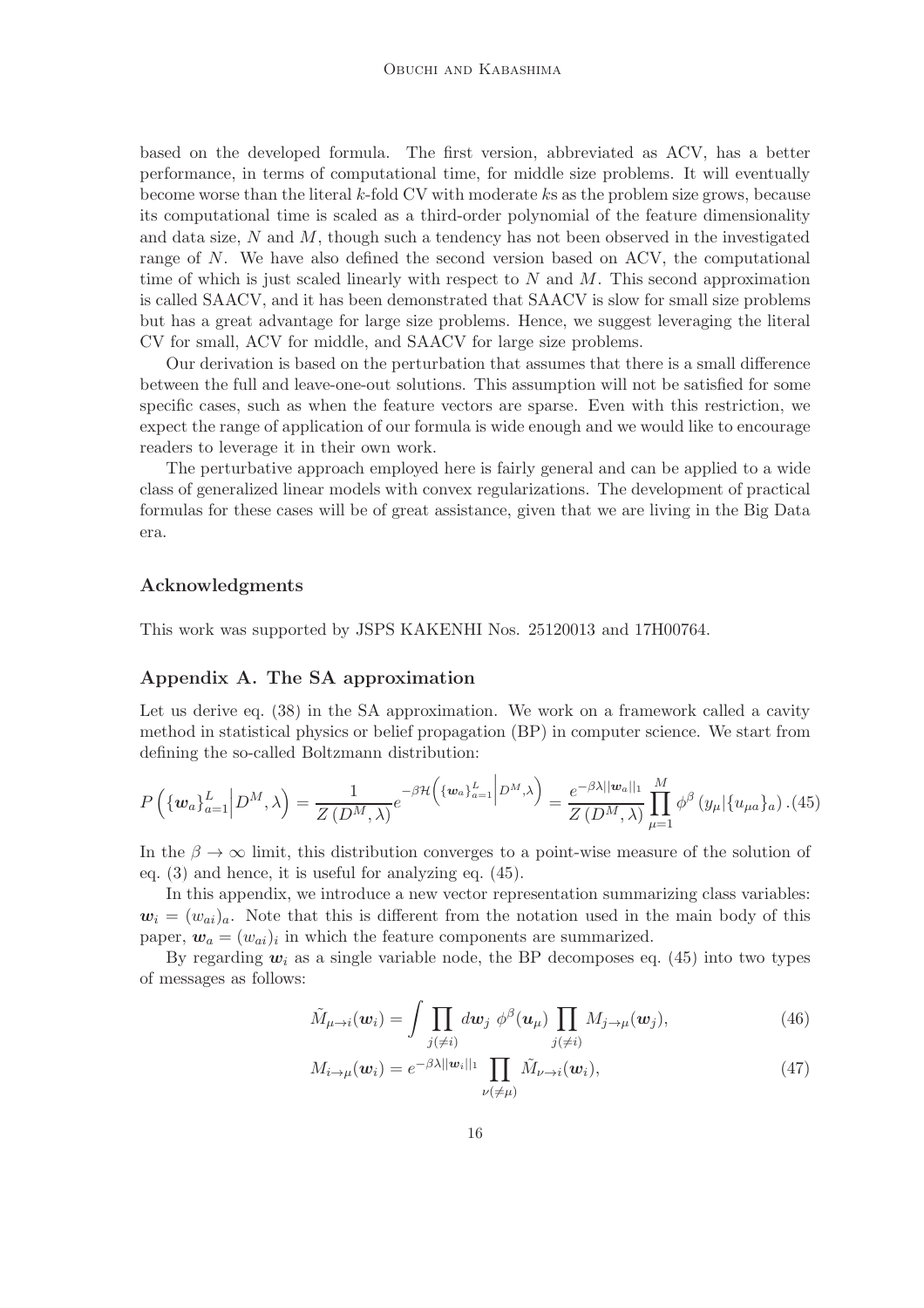where  $u_{\mu} = (u_{\mu a})_a$ . A crucial observation to assess eqs. [\(46,47\)](#page-15-2) is that the argument of the potential function  $\phi(\mathbf{u}_{\mu})$  has a sum of an extensive number of random variables; the central limit theorem thus justifies treating it as a Gaussian variable with the appropriate mean and variance. Hence, according to eq. [\(46\)](#page-15-2) where  $w_i$  is special, we can divide the extensive sum as follows:

$$
u_{\mu a} = \sum_j x_{\mu j} w_{aj} = x_{\mu i} w_{ai} + \sum_{j(\neq i)} x_{\mu j} w_{aj} \approx x_{\mu i} w_{ai} + \sum_{j(\neq i)} x_{\mu j} \langle w_{aj} \rangle^{\backslash \mu} + t_a,
$$
(48)

where the second term on the right-hand side represents the mean of  $\sum_{j(\neq i)} x_{\mu j} w_{aj}$ , the symbol  $\langle \cdot \rangle^{\setminus \mu}$  denotes the average over the Boltzmann distribution without the  $\mu$ th potential function, and  $t^{\mu} = (t^{\mu}_a)_a$  denotes the zero-mean Gaussian variables whose covariance is set to be that of  $\left(\sum_{j(\neq i)} x_{\mu j} w_{aj}\right)_a$ . This expression allows us to replace the integration  $\int \prod_{j(\neq i)} d\mathbf{w}_j$  by that over  $\mathbf{t}^{\mu}$  in eq. [\(46\)](#page-15-2). This significantly simplifies the computation and yields:

<span id="page-16-0"></span>
$$
\tilde{M}_{\mu \to i}(\boldsymbol{w}_i) \approx \int d\boldsymbol{t} \; e^{\beta \left(-\frac{1}{2} \boldsymbol{t}^\top (C_{\mu}^{\setminus \mu})^{-1} \boldsymbol{t} - q_{\mu}(\boldsymbol{w}_i, \boldsymbol{t})\right)} \equiv \int d\boldsymbol{t} \; e^{\beta f^{\mu}(\boldsymbol{w}_i, \boldsymbol{t})} \tag{49}
$$

where  $q_\mu(\bm{w}_i, \bm{t}) = -\ln \phi(\bm{u}_\mu)$  and  $C_\mu^{\setminus \mu}$  is the rescaled covariance of  $\sum_{j(\neq i)} x_{\mu j} w_{aj}$  defined as

$$
\chi_{(ai)(bj)}^{\backslash \mu} \equiv \beta \left( \langle w_{ai} w_{bj} \rangle^{\backslash \mu} - \langle w_{ai} \rangle^{\backslash \mu} \langle w_{bj} \rangle^{\backslash \mu} \right),
$$
  
\n
$$
\left( C_{\mu}^{\backslash \mu} \right)_{ab} \equiv \sum_{i,j} x_{\mu i} x_{\mu j} \chi_{(ai)(bj)}^{\backslash \mu}.
$$
\n(50)

In the second equation we added the contribution from  $i$  for simplicity. It does not affect the following result because the ith term contribution is small enough. Let us focus on the limit  $\beta \to \infty$ . This limit allows us to use the saddle-point method with respect to  $t^{\mu}$ . The associated saddle-point equation is:

$$
\hat{\boldsymbol{t}}^{\mu} = -C_{\mu}^{\setminus\mu}\boldsymbol{b}^{\mu}(\boldsymbol{w}_{i}, \hat{\boldsymbol{t}}^{\mu}),\tag{51}
$$

where  $\mathbf{b}^{\mu}$  is the gradient of  $q_{\mu}$  with respect to  $\mathbf{u}_{\mu}$  defined at eq. [\(12\)](#page-3-4). Now, let us expand the exponent  $f^{\mu}(\boldsymbol{w}_i, t)$  in eq. [\(49\)](#page-16-0) with respect to the dynamical variables  $\boldsymbol{w}_i$  up to the second order. Putting  $z_a = \sum_i x_{\mu i} w_{ai}$ , we can define the derivatives as:

$$
\frac{\partial \hat{t}^{\mu}}{\partial z_{a}} = -(I_{L} + C_{\mu}^{\setminus \mu} F^{\mu})^{-1} C_{\mu}^{\setminus \mu} F_{*a}^{\mu},\tag{52}
$$

$$
\frac{\partial f^{\mu}(\boldsymbol{w}_i, \hat{\boldsymbol{t}}^{\mu})}{\partial z_a} = -b_a^{\mu}(\boldsymbol{w}_i, \hat{\boldsymbol{t}}^{\mu}),
$$
\n(53)

$$
\frac{\partial^2 f^\mu(\boldsymbol{w}_i, \hat{t}^\mu)}{\partial z_a \partial z_b} = -F_{ab}^\mu - \left(\frac{\partial \hat{t}^\mu}{\partial z_a}\right)^\top F_{*b}^\mu = -\left(\left(I_L + F^\mu C_\mu^\mu\right)^{-1} F^\mu\right)_{ab}.\tag{54}
$$

Hence,

$$
\tilde{M}_{\mu \to i}(\boldsymbol{w}_i) \propto e^{\beta \left(\boldsymbol{h}_i^{\mu} \boldsymbol{w}_i - \frac{1}{2} \boldsymbol{w}_i^{\top} \boldsymbol{\Gamma}_i^{\mu} \boldsymbol{w}_i\right)}
$$
(55)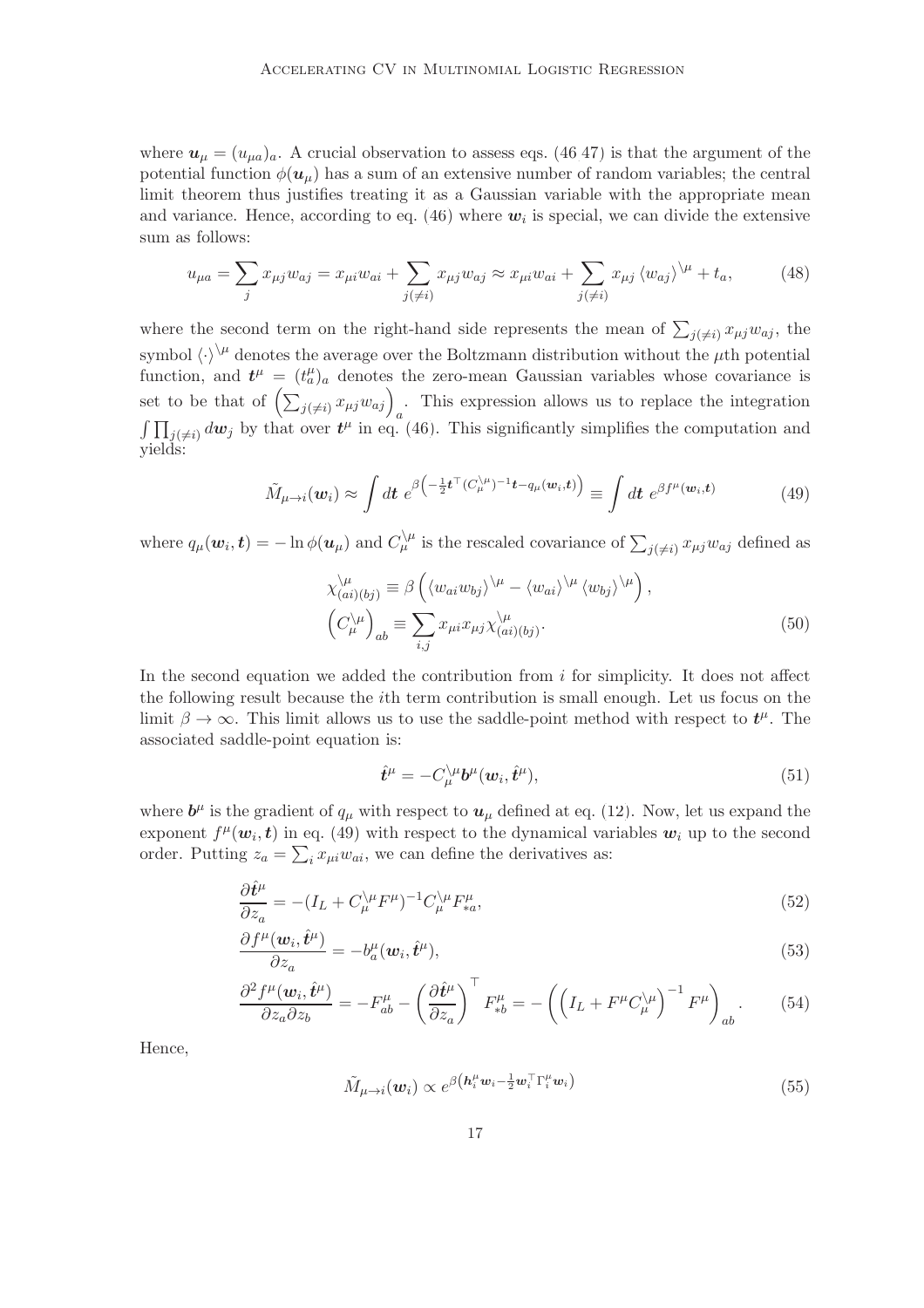where

$$
h_i^{\mu} = -x_{\mu i} b^{\mu},
$$
  
\n
$$
\Gamma_i^{\mu} = x_{\mu i}^2 (I_L + F^{\mu} C_{\mu}^{\setminus \mu})^{-1} F^{\mu}.
$$
\n(56)

Note that this second order expansion is justified in the limit  $\beta \to \infty$ .

Collecting all the messages except for  $\mu$ , we can construct the LOO marginal distribution of  $w_i$  as:

<span id="page-17-0"></span>
$$
P^{\setminus\mu}(\boldsymbol{w}_i) \propto e^{-\beta\lambda||\boldsymbol{w}_i||_1} \prod_{\nu(\neq\mu)} \tilde{M}_{\nu\to i}(\boldsymbol{w}_i) \propto e^{\beta\left((\sum_{\nu(\neq\mu)} h_i^{\mu})\boldsymbol{w}_i - \frac{1}{2}\boldsymbol{w}_i^{\top}(\sum_{\nu(\neq\mu)} \Gamma_i^{\mu})\boldsymbol{w}_i - \lambda||\boldsymbol{w}_i||_1\right)}. (57)
$$

Now, we can close the equation for the rescaled variance  $(\chi_i^{\setminus \mu})$  $\binom{|\mu|}{i}$  $_{ab} \equiv \chi^{\setminus\mu}_{(ai)}$  $\binom{\mu}{(ai),(bi)}$ , because we can compute the variance of  $w_i$  from eq. [\(57\)](#page-17-0). By considering the scaling, we can recognize that the variances vanish in the speed of  $O(\beta^{-2})$  if one of the two components or both are inactive. The active-active components of the variance are scaled by  $O(\beta^{-1})$  and remain in the rescaled variance. Focusing on the limit  $\beta \to \infty$ , we thus obtain:

<span id="page-17-1"></span>
$$
\left(\chi_i^{\setminus\mu}\right)_{\hat{A}_i\hat{A}_i} = \left(\left(\sum_{\nu(\neq\mu)}\Gamma_i^{\nu}\right)_{\hat{A}_i\hat{A}_i}\right)^{-1} \approx \left(\left(\sum_{\nu}\Gamma_i^{\nu}\right)_{\hat{A}_i\hat{A}_i}\right)^{-1}.
$$
\n(58)

At the last step, the  $\mu$ th term is added since its contribution is expected to be small enough in the summation. This manifests that the  $\mu$ -dependence of  $\chi^{\setminus\mu}$  can be neglected and we rewrite it as  $\chi^{\setminus\mu} = \chi$  hereafter. By considering the meaning of the Hessian, it is easy to understand that  $G^{\setminus\mu}$  is identified with  $\left(\sum_{\nu(\neq\mu)}\Gamma_i^{\nu}\right)$ . This yields eq. [\(37\)](#page-7-5).

By assuming the vanishing correlation between  $w_i$  and  $w_j$  for  $i \neq j$ , we can write

<span id="page-17-2"></span>
$$
\chi_{(ai)(bj)} \approx \delta_{ij} \begin{cases} (\chi_i)_{ab} & (a, b \in \hat{A}_i) \\ 0 & (\text{otherwise}) \end{cases} . \tag{59}
$$

These leads to:

$$
\left(C_{\mu}^{\setminus\mu}\right)_{ab} = \sum_{ij} x_{\mu i} x_{\mu j} \chi_{(ai)(bj)}^{\setminus\mu} \approx \sum_{i} x_{\mu i}^2 \left(\chi_i\right)_{ab} \approx \sigma_x^2 \sum_{i} \left(\chi_i\right)_{ab} \equiv \left(C_{\text{SA}}\right)_{ab} \tag{60}
$$

The  $\mu$ -dependence through  $x_{\mu i}^2$  is neglected at the last step, because the sum  $\sum_i$  would mask such a weak  $\mu$ -dependence. Similarly, we may write the sum inside the parentheses of the righthand side of eq. [\(58\)](#page-17-1) as:

<span id="page-17-3"></span>
$$
\sum_{\nu} \Gamma_i^{\nu} \approx \sigma_x^2 \sum_{\nu} (I_L + F^{\nu} C_{\text{SA}})^{-1} F^{\nu}.
$$
 (61)

Inserting eqs.  $(59-61)$  $(59-61)$  into eq.  $(58)$ , we obtain eq.  $(38)$ .

Careful readers may be concerned about the neglected  $\mu$ -dependence of  $\chi^{\setminus\mu}$ , as well as that of  $G\backslash^{\mu}$ . If this can be neglected, may we replace  $G\backslash^{\mu}$  with G from the beginning at eq. [\(19\)](#page-3-2)? The answer is of course no. The reason is that the difference between  $G\backslash^{\mu}$  and G